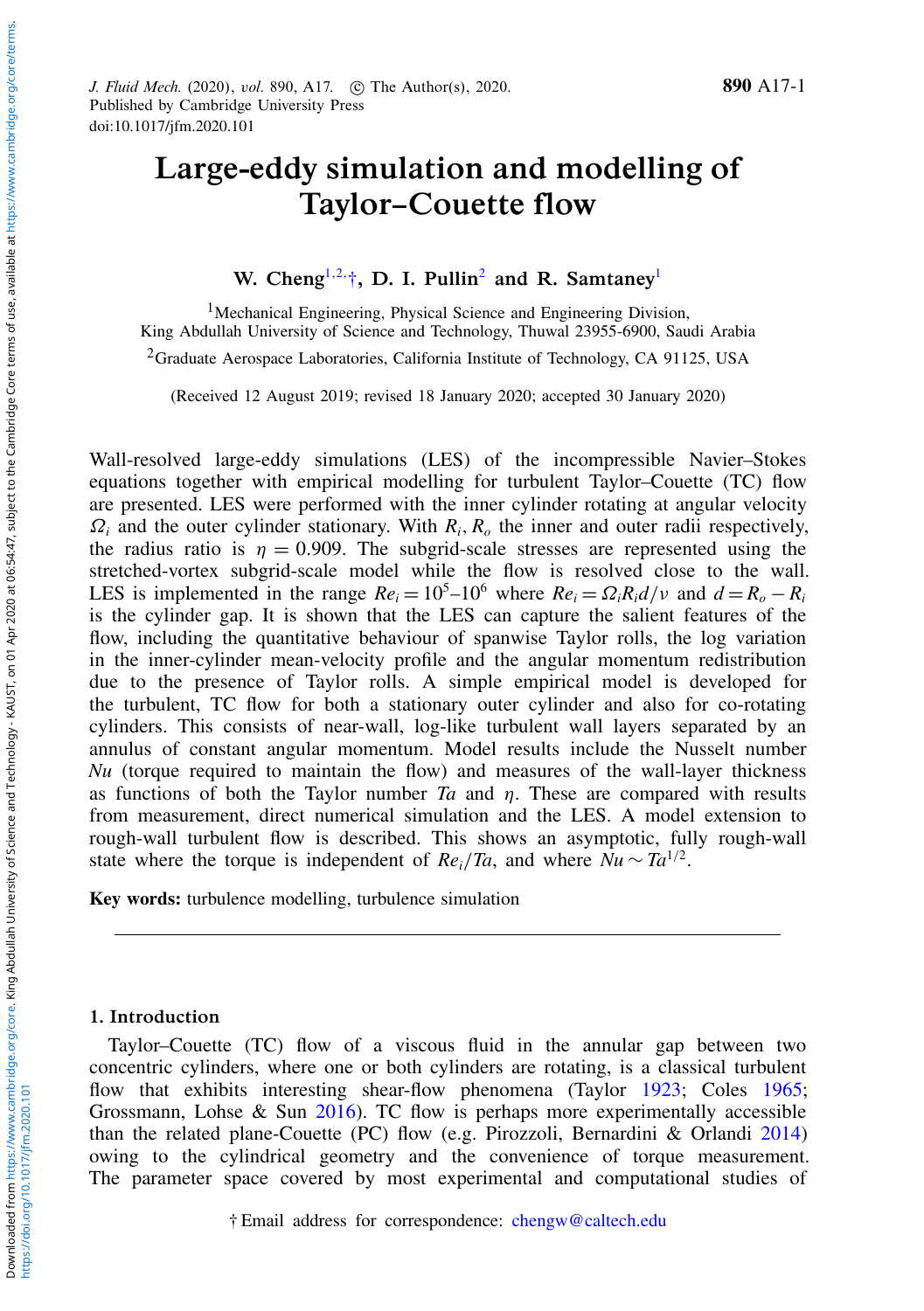890 A17-2 W. Cheng, D. I. Pullin and R. Samtaney

TC flow includes independent Reynolds numbers associated with inner and/or outer cylinder, rotational speed and cylinder radius ratio. There is also a distinction between co-rotating and counter-rotating cylinder motion. TC flow can be defined by two independent length and two independent velocity scales. For incompressible TC flow of a Newtonian fluid, this gives four dimensionless numbers, which typically are the radius ratio  $\eta = R_i/R_o$ , the inner and outer Reynolds numbers  $Re_i = \Omega_i R_i d/v$  and  $Re_o = \Omega_o R_o d/v$ , respectively, and the ratio of cylinder angular velocities  $a = -\Omega_o/\Omega_i$ . Here  $\Omega_i$ ,  $\Omega_o$  are the rotation angular velocities of the inner and outer cylinders, respectively,  $R_i$ ,  $R_o$  are the radii of the inner and outer cylinders,  $\nu$  the kinematic viscosity of the fluid and  $d = R_o - R_i$  is the radial gap. Additionally, a fifth number  $\Gamma = L_y/d$ , for evaluating the effect of a spanwise domain, can be important, where *Ly* is the spanwise domain size. Alternative specifications are sometimes useful, such as the Taylor number *Ta*, the Nusselt number *Nu* for the purpose of analogy with Rayleigh–Bénard flow and *Rew*, a Reynolds number based on the standard deviation of the radial velocity Huisman *et al.* [\(2012\)](#page-29-3).

Figure 1 of Andereck, Liu & Swinney [\(1986\)](#page-28-0), reproduced as figure 2 of Grossmann *et al.* [\(2016\)](#page-29-1), shows a classification of observed flow types in an  $Re<sub>i</sub> − Re<sub>o</sub>$  plane up to moderate Reynolds number  $Re_i \approx 2000$ . These include wavy vortex flow, modulated waves, spiral turbulence and Taylor vortex flow among others. The review article of Grossmann *et al.* [\(2016\)](#page-29-1) surveys and summarizes research on these fluid-dynamical phenomena associated with TC flow. At sufficiently large *Re<sup>i</sup>* (or Taylor number *Ta*, which for  $Re_0 = 0$  is proportional to  $Re_i^2$ ) they argue that the near-wall layers on the cylinder walls become turbulent, signalling a transition toward what is referred to as an 'ultimate regime' defined in terms of the large Reynolds number scaling of the Nusselt number with the Taylor number. Here, the two cylinder wall layers appear to conform to the classical law of the wall and are separated by a region of bulk flow that is dominated by large-scale phenomena such as spanwise Taylor roll structures that, at sufficiently large Reynolds numbers, may themselves be turbulent (Lathrop, Fineberg & Swinney [1992](#page-29-4)*a*,*[b](#page-29-5)*; Huisman *et al.* [2012\)](#page-29-3). A mechanism for the locking of the turbulent Taylor vortex is discussed by Sacco, Verzicco & Ostilla-Mónico [\(2019\)](#page-29-6).

Experiments at different  $\eta$  have been conducted in this regime in the range  $Ta =$ 10<sup>11</sup>–10<sup>13</sup> (Van Gils *et al.* [2011,](#page-30-1) [2012;](#page-30-2) Merbold, Brauckmann & Egbers [2013\)](#page-29-7). These show a Nusselt number  $Nu$  – the ratio of torque required to maintain the motion to the laminar-flow torque – variation with *Ta* that can be reasonably approximated over this range by  $Nu \sim Ta^p$  where *p* is less than 0.5.

Ostilla-Mónico *et al.* [\(2016\)](#page-29-8) report direct numerical simulation (DNS) of TC flow with the outer cylinder stationary up to  $Re_i = 3 \times 10^5$  for  $\eta = 0.909$ . This corresponds to a maximum Taylor number  $Ta = 9.969 \times 10^{10}$ . Their DNS shows two Taylor rolls and also demonstrates that the bulk region separating the cylinder wall layers consists of a region of almost constant mean angular momentum density with magnitude equal to the average of that corresponding to the rotational motion of the two cylinders.

Presently, Taylor–Couette flow at relatively large Reynolds numbers is investigated using the numerical technique of large-eddy simulation (LES). Our aim in part is to provide data at larger *Re*<sup>*i*</sup> than is presently available from DNS as a prelude to wall-modelled LES at even larger  $Re_i$ . Parameter values  $\eta = 0.909$  with  $Re_o = 0$ and  $Re_i = 10^5$ ,  $3 \times 10^5$ ,  $6 \times 10^5$ ,  $10^6$  are used, with a maximum Taylor number  $Ta = 1.108 \times 10^{12}$  $Ta = 1.108 \times 10^{12}$  $Ta = 1.108 \times 10^{12}$ . In § 2 we outline the numerical method and the subgrid-scale model for our wall-resolved LES. This is followed in  $\S$ [3](#page-3-0) by an account of the present LES results. Good agreement with the DNS of Ostilla-Mónico *et al.* [\(2016\)](#page-29-8) is obtained at our lower *Re<sup>i</sup>* . The higher *Re<sup>i</sup>* results show a clear log-like profile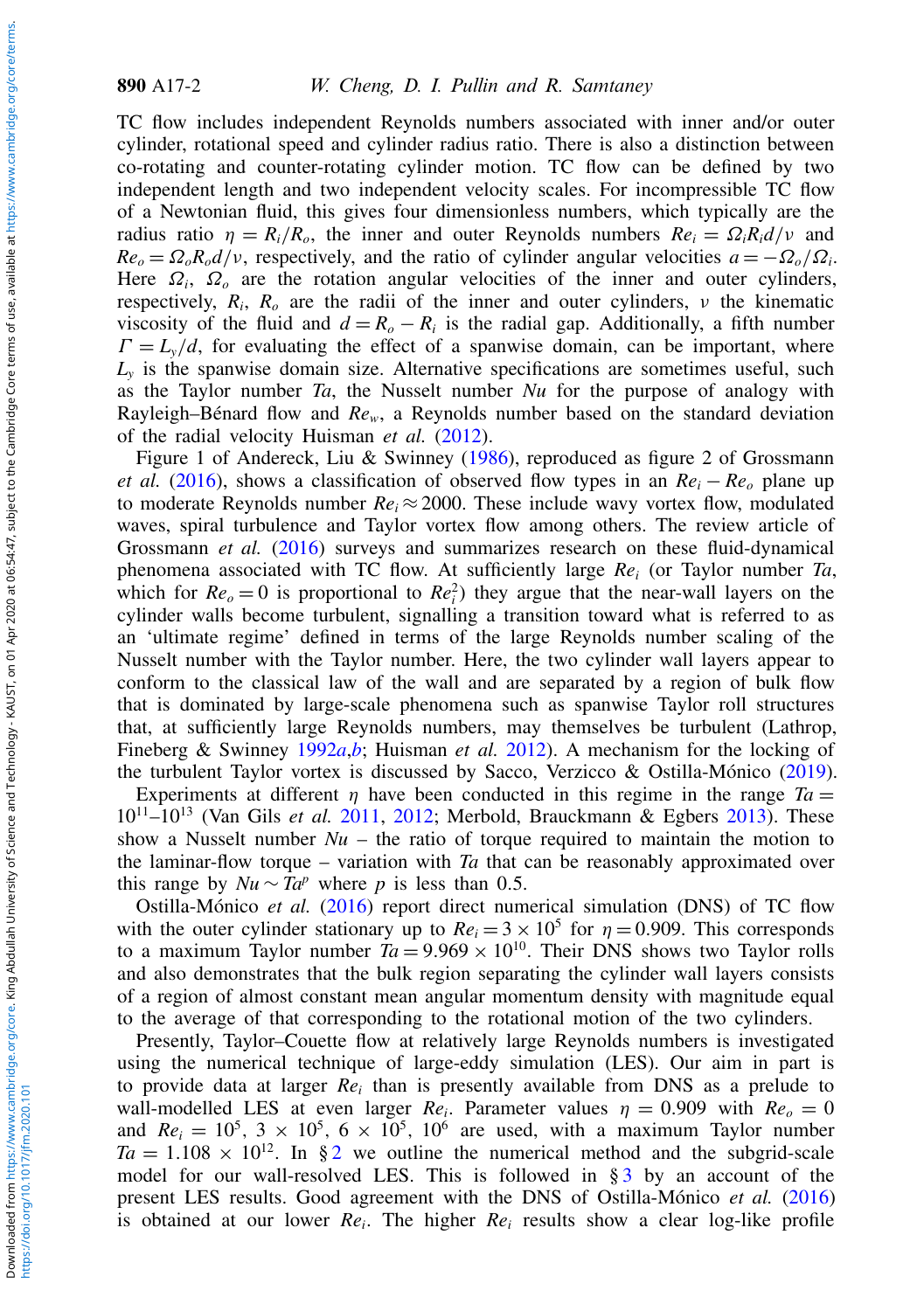LES of Taylor–Couette flow 890 A17-3

for the wall layer of the inner cylinder. All LES reproduce a bulk inner region with almost constant azimuthal–spanwise-averaged angular momentum. Section [4](#page-12-0) describes an empirical, one-dimensional (radial) model for the mean TC flow for relatively large Reynolds numbers and cylinder co-rotation. This comprises wall-bounded regions with law-of-the wall mean-velocity profiles together with a uniform angular momentum central region. The model is closed with a scaling hypothesis concerning the relative thickness of the inner wall layer. It is shown that the model gives satisfactory agreement with experiment, DNS and LES for several important mean-flow parameters. In § [5](#page-20-0) an extension of the model to rough-wall layers is described, while concluding remarks are presented in § [6.](#page-24-0)

#### <span id="page-2-0"></span>2. Large-eddy simulation

## 2.1. *LES equations*

The governing equations for LES of incompressible viscous flow are derived by formally applying a spatial filter to the Navier–Stokes equations to give

$$
\frac{\partial \tilde{u}_i}{\partial t} + \frac{\partial \tilde{u}_i \tilde{u}_j}{\partial x_j} = -\frac{\partial \tilde{p}}{\partial x_j} + \nu \frac{\partial^2 \tilde{u}_i}{\partial x_j^2} - \frac{\partial T_{ij}}{\partial x_j}, \quad \frac{\partial \tilde{u}_i}{\partial x_i} = 0,
$$
\n(2.1*a*,*b*)

with  $\tilde{u}_i$  the filtered velocity and  $\tilde{p}$  the filtered pressure (divided by density), and where  $T_{ii} = \tilde{u}_i \tilde{u}_i - \tilde{u}_i \tilde{u}_i$  denotes the effect of subgrid scales on the resolved-scale motion. In practice, this is represented on a computational grid using a subgrid-scale (SGS) model. Cylindrical coordinates  $(r, \theta, y)$  with velocity components  $(u_r, u_\theta, u_y)$ are convenient for diagnosing results. General curvilinear coordinates  $(\eta, \xi, y)$  will be described for the implementation of the numerical method.

#### 2.2. *Numerical method*

In the curvilinear coordinate system, the (formally) filtered governing equations in conservation-law form can be written as (Zang, Street & Koseff [1994\)](#page-30-3)

$$
\frac{\partial U^m}{\partial \xi^m} = 0, \quad \frac{J^{-1}\partial \tilde{u}_i}{\partial t} + \frac{\partial F_i^m}{\partial \xi^m} = 0,
$$
\n(2.2*a*,*b*)

where  $U^m$  and  $F_i^m$  are given as

$$
U^{m} = J^{-1} \frac{\partial \xi^{m}}{\partial x_{i}} \widetilde{u}_{i} \quad \text{and} \quad F_{i}^{m} = U^{m} \widetilde{u}_{i} + J^{-1} \frac{\partial \xi^{m}}{\partial x_{j}} T_{ij} + J^{-1} \frac{\partial \xi^{m}}{\partial x_{i}} \widetilde{p} - \nu G^{mn} \frac{\partial \widetilde{u}_{i}}{\partial \xi^{n}}, \quad (2.3a, b)
$$

respectively, where  $J^{-1}$  is the inverse of the Jacobian and  $G^{mn}$  is the mesh skewness tensor defined as:

$$
J^{-1} = \det \left( \frac{\partial x_i}{\partial \xi^j} \right), \quad G^{mn} = J^{-1} \frac{\partial \xi^m}{\partial x_j} \frac{\partial \xi^n}{\partial x_j}.
$$
 (2.4*a*,*b*)

A semi-implicit fractional step method was used to solve the governing equations with successive solution of the modified Helmholtz equations that result from implicit treatment of the viscous terms, pressure Poisson equation and the velocity correction step. Integration in time is implemented using an Adams–Bashforth method for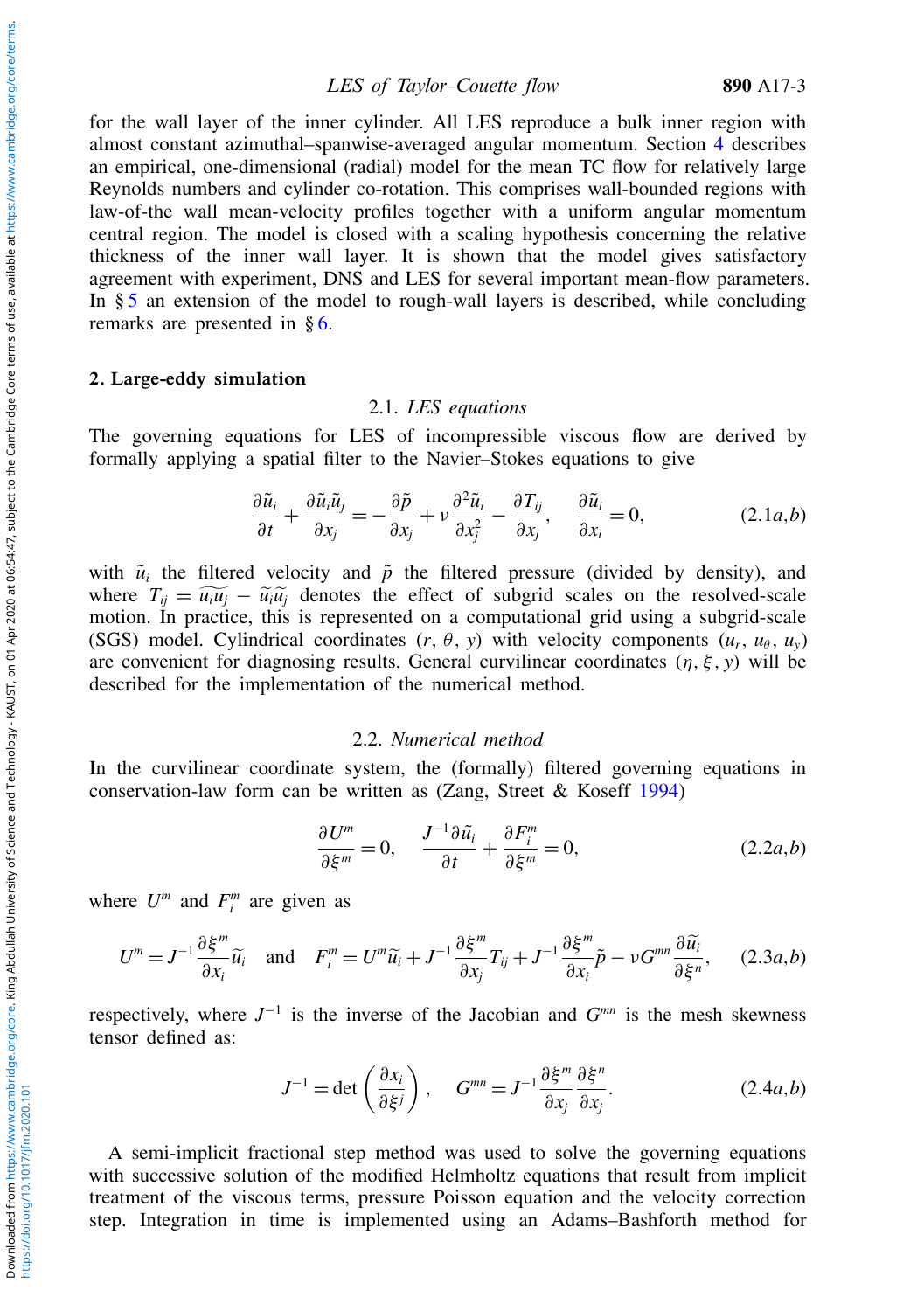890 A17-4 W. Cheng, D. I. Pullin and R. Samtaney

explicit terms and Crank–Nicolson for implicit terms. A parallel multi-grid solver with a line-relaxed Gauss–Seidel iteration method is used for numerical solution of the Poisson equation. The spatial discretization of the nonlinear term utilizes a fourth-order, non-staggered, energy-conservative scheme of the skew–symmetric form (Morinishi *et al.* [1998\)](#page-29-9), while all other terms are discretized using a fourth-order central difference scheme. The present code framework has been verified and validated for several flows that include flow over an airfoil using both DNS (Zhang *et al.* [2015\)](#page-30-4) and wall-modelled LES (Gao *et al.* [2019\)](#page-29-10), and also wall-resolved LES of flow over a circular cylinder in different configurations (Cheng *et al.* [2017,](#page-28-1) [2018](#page-28-2)*a*; Cheng, Pullin & Samtaney [2018](#page-28-3)*b*). All LES described presently were performed on the Cray XC40 supercomputer Shaheen at KAUST.

#### 2.3. *Stretched-vortex SGS model*

The stretched-vortex (SV) SGS model (Misra & Pullin [1997;](#page-29-11) Voelkl, Pullin & Chan [2000;](#page-30-5) Chung & Pullin [2009\)](#page-28-4) is active in regions away from the wall. This is a structure-based model where the subgrid flow is represented by tube-like, spiral vortices (Lundgren [1982\)](#page-29-12) stretched by the rate-of-strain tensor of the local resolved-scale flow. Inside a computational cell there exists an (virtual) SGS vortex with direction vector  $e^v$  resulting in the subgrid stress

$$
T_{ij} = (\delta_{ij} - \boldsymbol{e}_i^v \boldsymbol{e}_j^v) K, \tag{2.5}
$$

where  $K$  is the subgrid kinetic energy, expressed as an integral of the SGS energy spectrum as

<span id="page-3-1"></span>
$$
K = \int_{k_c}^{\infty} E(k) \, \mathrm{d}k = \frac{\mathcal{K}_0'}{2} \Gamma\left[ -1/3, \frac{2 \nu k_c^2}{3|\tilde{a}|} \right]. \tag{2.6}
$$

In [\(2.6\)](#page-3-1),  $\Gamma$ [.., ..] is the incomplete gamma function,  $k_c = \pi/\Delta_c$  is the cutoff wavenumber,  $\tilde{a} = e_i^v e_j^v \tilde{S}_{ij}$  is the resolved-scale stretching along the subgrid vortex, with  $S_{ij}$  the resolved-scale rate-of-strain tensor. The  $e_j^v$  are aligned with the principal extensional eigenvector of  $\widetilde{S}_{ij}$  while the parameter  $\mathcal{K}'_0$  can be calculated dynamically from the resolved-scale velocity using a matching procedure as  $K'_0 = \frac{F_2}{\langle Q(\kappa_c, d) \rangle}$ , where  $\langle \cdots \rangle$  denotes an averaging strategy, computed as the arithmetic mean of 26 neighbouring points, and  $\kappa_c = k_c(2\nu/3|\tilde{a}|)^{1/2}$  (Chung & Pullin [2009\)](#page-28-4). The second-order local structure function of the resolved-scale velocity field is  $F_2$  and  $Q(\kappa_c, d)$  is calculated using an asymptotic approximation with  $d = r/\Delta_c$ , where *r* the distance from neighbour point to the vortex axis. The SV SGS model is implemented in a strictly local setting and does not require either local isotropy or homogeneity in one or more coordinate directions. For details see Misra & Pullin [\(1997\)](#page-29-11), Voelkl *et al.* [\(2000\)](#page-30-5) and Chung & Pullin [\(2009\)](#page-28-4). The present LES is 'wall resolved', meaning that the wall-normal grid size at the wall is of order the local viscous wall scale  $v/u_{\tau}$ , where  $u_{\tau} \equiv \sqrt{|\tau_w|/\rho}$  is the friction velocity with  $|\tau_w|$  the magnitude of the wall shear stress and  $\rho$  the constant fluid density.

#### <span id="page-3-0"></span>3. LES results

#### 3.1. *Cases implemented*

The geometrical configuration for Taylor–Couette flow is shown in figure [1.](#page-4-0) In the present LES of Taylor–Couette flow, the outer cylinder is stationary;  $\Omega_o = 0$ ,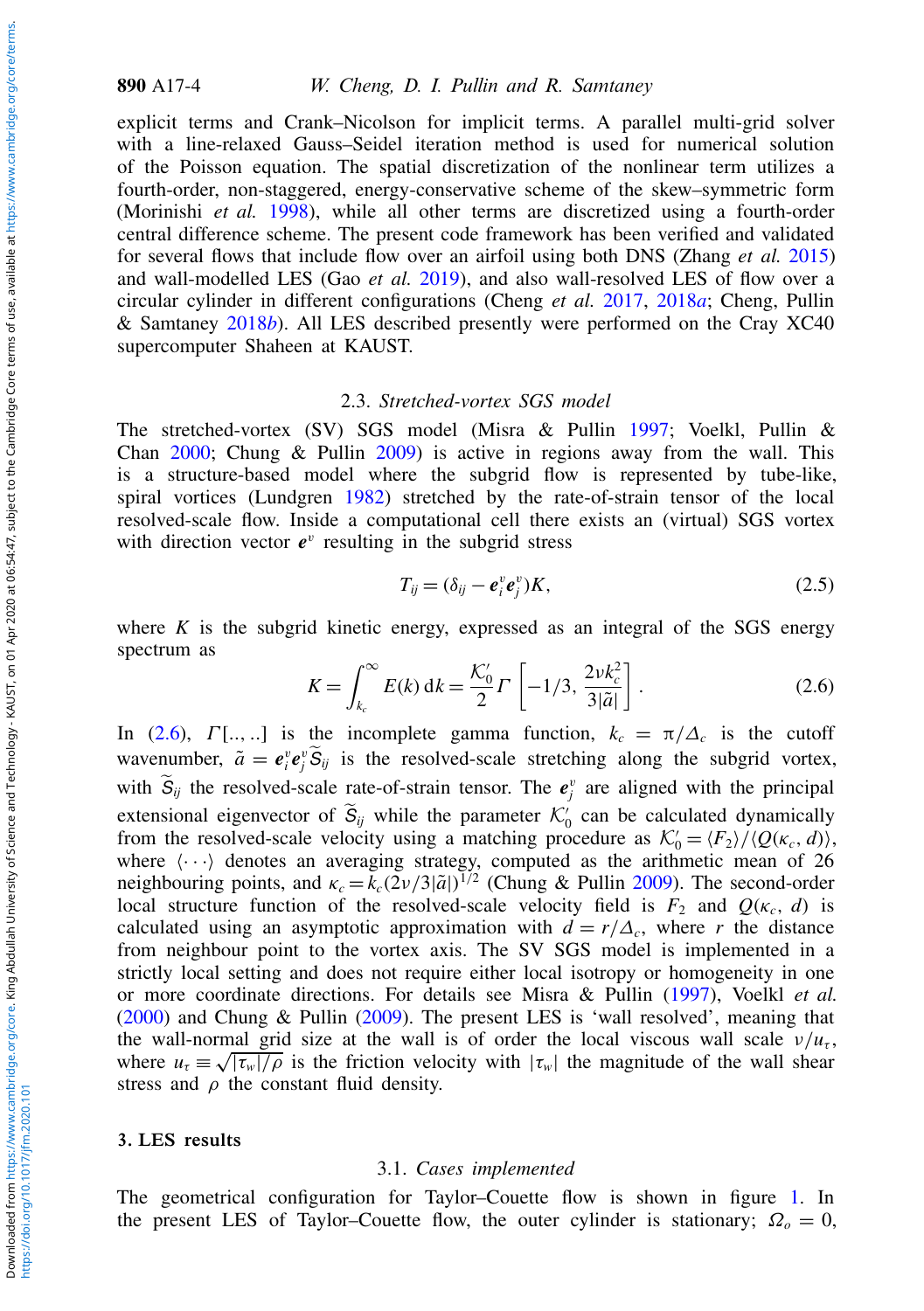<span id="page-4-0"></span>

FIGURE 1. Flow configuration for Taylor–Couette flow with co-rotating cylinders.  $R_i$  is the radius of the inner cylinder,  $R_o$  is the radius of the outer cylinder and  $d = R_o - R_i$ .

<span id="page-4-1"></span>

|  |  | $Re_i$ $N_\theta$ $N_r$ $N_\nu$ $Ta$ $Re_{\tau_i}$ $r_i\Delta\theta^+$ $\Delta r_{min}^+$ $\Delta r_{max}^+$ $\Delta y^+$ |  |  |  |
|--|--|---------------------------------------------------------------------------------------------------------------------------|--|--|--|
|  |  | $1 \times 10^5$ 256 256 1024 1.108 $\times 10^{10}$ 1.400 $\times 10^3$ 34.3 0.75 11.2 5.74                               |  |  |  |
|  |  | $3 \times 10^5$ 512 512 1536 $9.969 \times 10^{10}$ $3.908 \times 10^3$ 47.9 0.54 16.1 10.7                               |  |  |  |
|  |  | $6 \times 10^5$ 1024 512 2048 3.988 $\times 10^{11}$ 7.289 $\times 10^3$ 44.7 0.51 36.4 14.9                              |  |  |  |
|  |  | $1 \times 10^6$ 2048 1024 4096 $1.108 \times 10^{12}$ $1.125 \times 10^4$ 68.9 0.77 27.5 11.5                             |  |  |  |

TABLE 1. Parameters for LES at varying  $Re_i$  with  $\eta = 0.909$ .  $N_\theta$ ,  $N_r$  and  $N_y$  are mesh numbers in the azimuthal, radial and spanwise directions, respectively. For all cases, the domain size is a sector  $\Delta\theta = \pi/10$  in the azimuthal  $\theta$  direction and is  $L_y = 2\pi d/3$  in the spanwise *y* direction.  $Re_{\tau} = u_{\tau i} d/2\nu$  as calculated from the LES. Mesh sizes in viscous wall scaling are  $r_i \Delta \theta^+$  and  $\Delta y^+$  respectively, uniform in both the azimuthal and spanwise directions.  $\Delta r_{min}^+$  is the minimal near-wall mesh size and  $\Delta r_{max}^+$  is the maximum mesh size.

corresponding to  $a = -\Omega_o/\Omega_i = 0$ . The relevant dimensionless parameters defining the flow are then the radius ratio  $\eta$  and the inner-cylinder Reynolds number  $Re_i$ . The inner-cylinder friction Reynolds number is

$$
Re_{\tau_i} = \frac{u_{\tau_i}d}{2\nu},\tag{3.1}
$$

where  $u_{\tau_i} = \sqrt{\frac{u_i}{\tau_i}}$  $\tau_{i,w}/\rho$  is the inner-cylinder friction velocity, with  $\tau_{i,w}$  the shear stress at the wall. Generally, and in experiments, both  $\eta$ ,  $Re_i$  (and *a*) are fixed but  $Re_{\tau_i}$  must be determined by measurement, numerical simulation, theory or modelling. The torque that must be applied to the outer cylinder to sustain the motion is  $T = 2\pi R_i^2 L_y \tau_{i,w}$ . In the present LES we use  $\eta = 0.909$  and vary only  $Re_i$ . For numerical verification we utilize DNS at  $Re_i$  equal to  $10^5$  and  $3 \times 10^5$  (Ostilla-Mónico *et al.* [2016\)](#page-29-8). LES at higher *Re<sub>i</sub>*, up to 10<sup>6</sup>, are also presented. Parameters for the five LES performed are listed in table [1.](#page-4-1)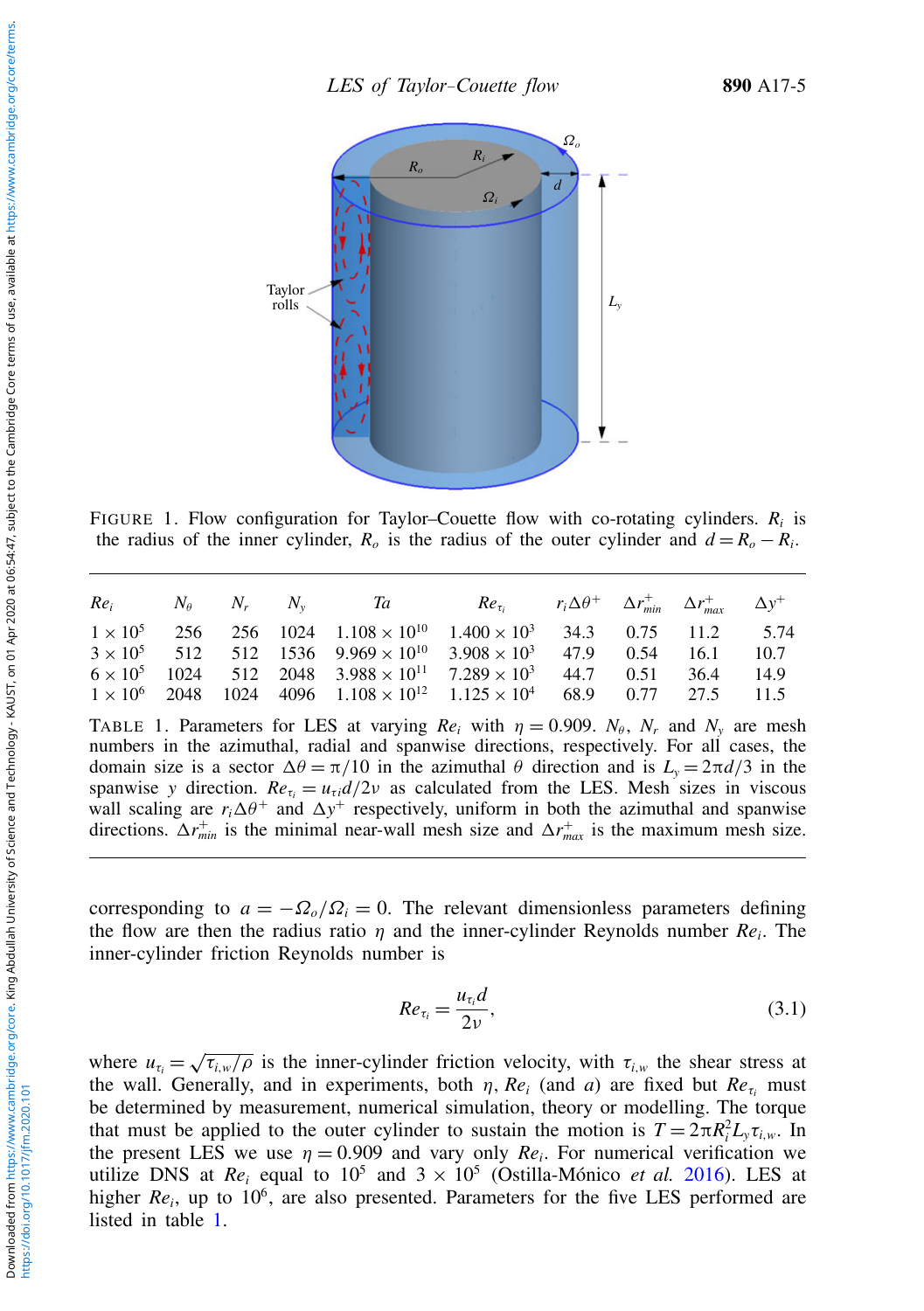#### 890 A17-6 W. Cheng, D. I. Pullin and R. Samtaney

In cylindrical  $(r, \theta, y)$  coordinates, the computational domain in each LES is a sector of angle  $\pi/10$  in the  $\theta$ -direction, which is a well-accepted domain size in DNS simulation by Ostilla-Mónico, Verzicco & Lohse [\(2015\)](#page-29-13), Ostilla-Mónico *et al.* [\(2016\)](#page-29-8). In the spanwise direction the domain length is  $L<sub>y</sub> = 2\pi d/3$ . Periodic boundary conditions are implemented in both  $\theta$  and *y*. The grid resolution in each direction  $(N_r, N_\theta, N_\nu)$  is shown in table [1.](#page-4-1) Grid spacing is uniform in both  $\theta$  and  $\gamma$  but is stretched in the *r* direction using a tanh mapping  $r = R_i + d \tanh(\gamma r_u)/\tanh(\gamma)$  with  $r_u = [-1, 1]$  in order to fulfil the near-wall resolution condition  $\Delta r_{min}^+ \approx 1$  with a restriction on *N<sup>r</sup>* .

The Taylor number, which is defined as (Grossmann *et al.* [2016\)](#page-29-1)

$$
Ta = \frac{(1+\eta)^4}{64\eta^2} \frac{(R_o - R_i)^2 (R_o + R_i)^2 (\Omega_i - \Omega_o)^2}{\nu^2},
$$
\n(3.2)

is also shown. Using  $a = -\Omega_o/\Omega_i$  this becomes

<span id="page-5-0"></span>
$$
Ta = \frac{(1+\eta)^6}{64\eta^4} (1+a)^2 Re_i^2.
$$
 (3.3)

Using  $a = 0$ ,  $\eta = 0.909$ , this is  $Ta = 1.1076Re_i^2$ .

Each LES was started with a coarse mesh and the initial condition comprised of laminar flow. During the flow transition into turbulence, the mesh was refined in stages. Transition was considered completed when the dynamically monitored, instantaneous skin-friction velocities at both inner and outer cylinders reached statistically stationary states. For the purpose of time averaging, each LES was then continued for 2–3 transit times of the inner wall through the computational domain.

For the purpose of defining averaged quantities the flow is assumed to be statistically stationary in time over a sufficiently long time period following initial transients, and spatially homogeneous in the  $\theta$  direction only. In the spanwise direction the flow is generally non-homogenous owing to the presence of Taylor rolls. Starting from a scalar field  $\phi(r, \theta, y, t)$ , '..<sup>o</sup>' denotes an average of a space–time-dependent quantity in both time and the azimuthal ( $\theta$ ) direction, resulting in  $\hat{\phi}(r, y)$ , while '..<sup>†</sup> denotes an additional spanwise average of  $\hat{\phi}(r, y)$ , resulting in  $\hat{\phi}(r)$ .

The mean velocity in the laboratory frame of reference is  $U(r) = \hat{u}$ , with components in coordinates  $(r, \theta, y)$  given by  $(0, U_{\theta}(r), 0)$ . For the computation of turbulent statistics, a velocity fluctuation is first defined as  $u'(r, \theta, y, t) =$  $u(r, \theta, y, t) - \hat{u}(r, y)$ . Then, the turbulent intensity is computed as  $R_{uu} = \hat{u}'\hat{u'}$ . With this definition, for example, the azimuthal turbulence intensity is

$$
\overline{\widetilde{u_{\theta}'u_{\theta}'}}(r) = \overline{\widetilde{u_{\theta}^2}(r, y) - (\widehat{u_{\theta}}(r, y))^2}.
$$
\n(3.4)

In displaying data, both mean-velocity and turbulent intensities are scaled using  $u_{\tau_i}$ . With focus on the inner cylinder, following Ostilla-Mónico *et al.* [\(2016\)](#page-29-8), we use a scaled and adjusted mean-azimuthal velocity  $U^+ = (\Omega_i R_i - U_\theta)/u_{\tau i}$  and scaled turbulent intensities  $(u_j u_j)^+ = R_{u_j u_j} / u_{\tau i}^2$  with *j* denoting *r*,  $\theta$  or *y*. These comprise the one-point turbulent statistics in the present LES study.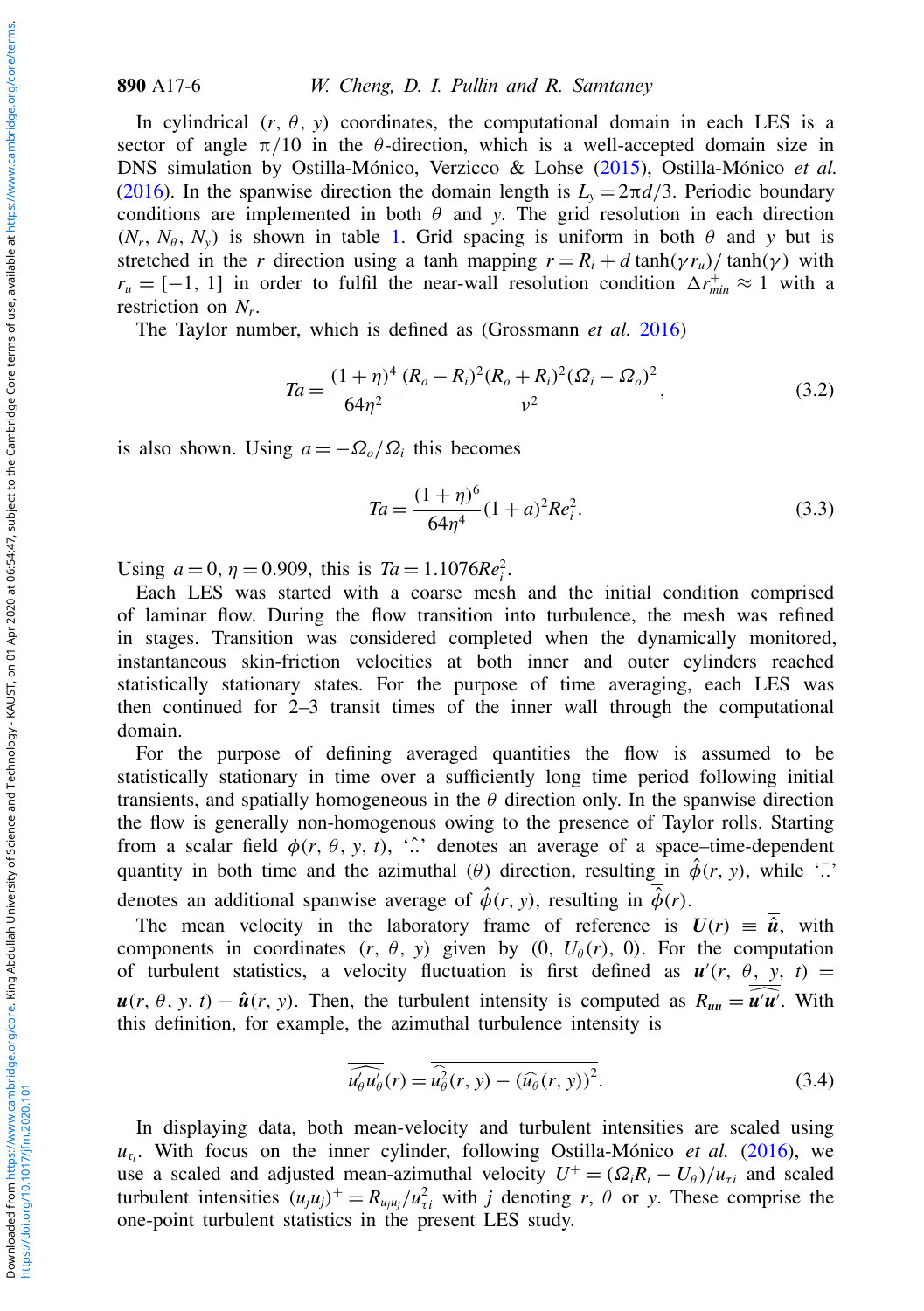<span id="page-6-0"></span>

FIGURE 2. Visualization of an instantaneous flow field in a radial-spanwise plane:  $r' =$  $(r - R_i)/d$ , *y*.  $Re_i = 10^5$ ,  $\eta = 0.909$ . (*a*) Streamlines of the azimuthally averaged flow field  $(u_r, u_v)$ ; (*b*) instantaneous azimuthal velocity field at a mid-span plane; (*c*) instantaneous spanwise velocity field at a mid-span plane.

# 3.2. *Verification with DNS at*  $Re_i = 10^5$ *, 3*  $\times 10^5$

Verification of our LES is documented using the benchmark DNS of Ostilla-Mónico *et al.* [\(2016\)](#page-29-8) at both  $Re_i = 10^5$  and at their highest  $Re_i$  of  $3 \times 10^5$ . Comparisons mainly include mean-velocity profiles and also turbulent intensities. Figure [2](#page-6-0) shows diagnostics of the flow field at  $Re_i = 10^5$  viewed in an *r*-*y* or radial–spanwise plane, where coordinates are scaled using the cylinder gap *d*. In the *r* direction, a dimensionless length scale is defined based on the radial distance from the inner cylinder as  $r' = (r - R_i)/d$ . Here,  $r' = 0$ , 1 correspond to the inner rotating cylinder and the outer static cylinder, respectively. Figure  $2(a)$  $2(a)$  shows streamlines of the streamwise-averaged, instantaneous flow field in an (*r*-*y*) plane. One pair of Taylor rolls is observed. The centre and right-hand panels show colour-coded images of the instantaneous azimuthal component  $u_{\theta}$  and the spanwise velocity component  $u_{y}$ , respectively.

In figure [3,](#page-7-0) radial profiles of the mean-azimuthal velocity and turbulent intensities are shown for  $Re_i = 10^5$ ,  $3 \times 10^5$ . Both mean and turbulent intensities are scaled with  $u_{\tau_i}$ , with  $U^+$  in the left panels and  $(u'_\theta u'_\theta)^+$ ,  $(u'_\theta u'_\theta)^+$  and  $(u'_\tau u'_r)^+$  in the right panels versus the scaled length  $r^+ = (r - R_i)/l^+$  with  $l^+ = v/u_{\tau_i}$ . The LES mean-velocity profile shows satisfactory agreement with the DNS by Ostilla-Mónico *et al.* [\(2016\)](#page-29-8) for both  $Re_i$ . A clear log variation is evident in both  $U^+$  versus  $r^+$  plots. The present LES mesh is substantially coarser than required for DNS. For  $Re_i = 10^5$ , the total LES mesh count  $N = N_{\theta}N_rN_z$  is 1/32 that of the corresponding DNS, while for  $Re_i = 3 \times 10^5$ , this fraction is  $1/24$  $1/24$  $1/24$ . In table 2 we list values of both  $Re_{\tau_i}$  and Nusselt number *Nu* for the present LES, in comparison with DNS (Ostilla-Mónico *et al.* [2016\)](#page-29-8).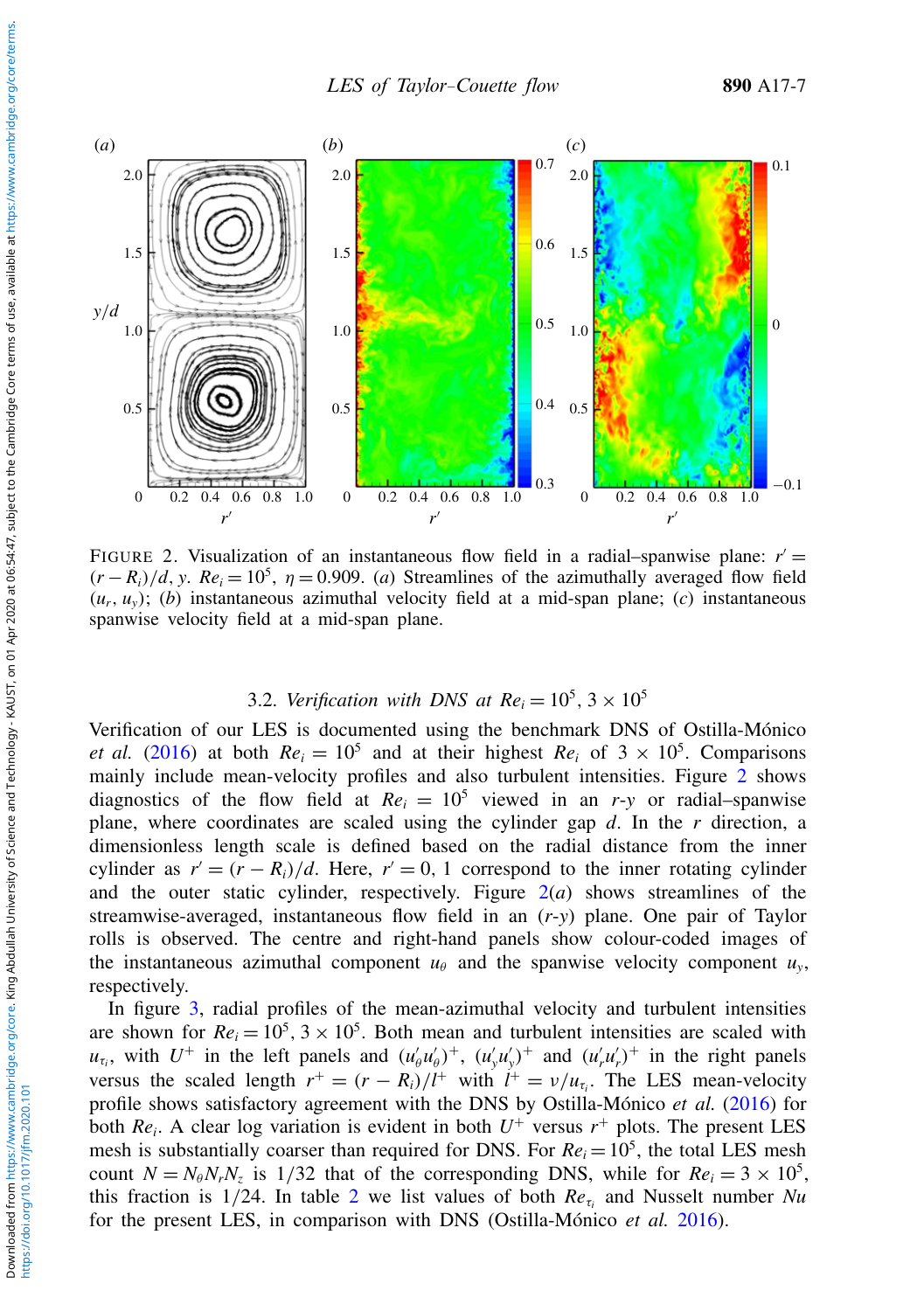<span id="page-7-0"></span>

FIGURE 3. Comparison of LES with DNS by Ostilla-Mónico *et al.* [\(2016\)](#page-29-8). (*a*) Mean-flow velocity profiles  $U^+$  at  $Re_i = 10^5$ ; (*b*) turbulent intensities  $(u'_\theta u'_\theta)^+$ ,  $(u'_y u'_y)^+$ ,  $(u'_r u'_r)^+$  at  $Re_i = 10^5$ . (*c*)  $U^+$  at  $Re_i = 3 \times 10^5$ ; (*d*) turbulent intensities at  $Re_i = 3 \times 10^5$ . Square symbols: DNS by Ostilla-Mónico *et al.* [\(2016\)](#page-29-8). Solid lines with filled squares: present LES.

<span id="page-7-1"></span>

| $Re_i$ | Ta                                     | $Re_{\tau_i}(DNS)$       |                       | $Re_{\tau_i}(LES)$ $Nu(DNS)$ $Nu(LES)$ |       |
|--------|----------------------------------------|--------------------------|-----------------------|----------------------------------------|-------|
|        | $1 \times 10^5$ 1.108 $\times 10^{10}$ | 1410                     | $1.400 \times 10^{3}$ | $69.5 \pm 0.2$                         | 69.0  |
|        | $3 \times 10^5$ 9.969 $\times 10^{10}$ | 3920                     | $3.908 \times 10^{3}$ | $171 \pm 2.5$                          | 176.7 |
|        | $6 \times 10^5$ 3.988 $\times 10^{11}$ | $\overline{\phantom{0}}$ | $7.289 \times 10^{3}$ | $\overline{\phantom{0}}$               | 307.3 |
|        | $1 \times 10^6$ 1.108 $\times 10^{12}$ | $\overline{\phantom{0}}$ | $1.125 \times 10^{4}$ | $\overline{\phantom{0}}$               | 439.2 |

TABLE 2. Comparison of skin-friction Reynolds number *Re*<sup>τ</sup>*<sup>i</sup>* and Nusselt number *Nu* between LES and DNS at varying  $Re_i$  with  $\eta = 0.909$ .

# 3.3. *Mean profiles*

As shown for TC flows at  $Re_i = 10^5$  and  $3 \times 10^5$ , the log variation in the velocity profile  $U^+$  persists only in a range of  $r^+$ . For large  $r^+$  the mean-azimuthal velocity profile deviates substantially from the log law. Unlike the classical wake profile seen in boundary-layer and pipe flows, this deviation falls below the log line. This can be attributed to the strong spanwise redistribution effect produced by Taylor vortices which results in a central bulk region of almost constant angular momentum. In the estimate of Ostilla-Mónico *et al.* [\(2016\)](#page-29-8),  $r^+ = 0.1Re_\tau$  is considered as an upper bound for the log layer for  $\eta = 0.909$ . Mean-velocity profiles  $U^+(r^+)$  obtained from LES at higher  $Re_i$  are shown in figure [4,](#page-8-0) which plots five curves, representing the five cases implemented. Also shown is a log profile with  $\kappa = 0.42$ . Ostilla-Mónico *et al.* [\(2015\)](#page-29-13)

https://doi.org/10.1017/jfm.2020.101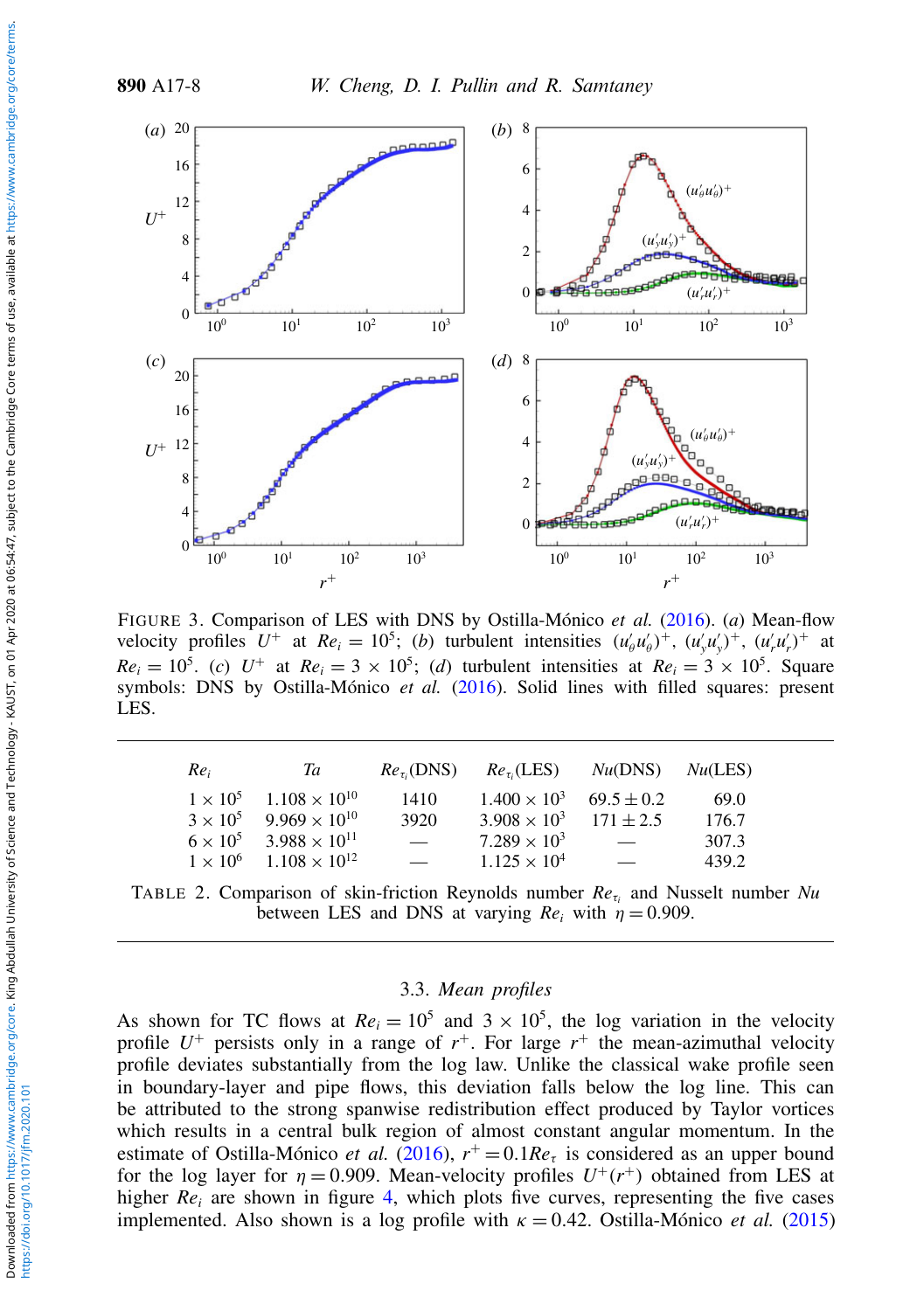<span id="page-8-0"></span>

FIGURE 4. Mean-velocity profiles for all present LES. (*a*) The mean-azimuthal velocity versus  $r^+$ ; (*b*), parameter  $\overline{E}$  versus  $2r'$  with  $r' = (r - R_i)/d$ . Lines for different  $Re_i$ : ——,  $10^5$ , ----;  $3 \times 10^5$ ; ----  $6 \times 10^5$ ; ---,  $10^6$ . Short vertical lines denote the wall-layer thickness  $r_{\delta_i}^+$  as defined in table [3.](#page-8-1) A solid line denoting a log profile with Kármán constant  $\kappa = 0.42$  is also shown in (*a*) for comparison.

<span id="page-8-1"></span>

| $Re_i$          | $Re_{\tau_i}$            | $Re_{\tau_i}$ | $Re_{\tau_i}$         | $Re_{\tau_i}$         | $\delta_i$<br>$\overline{d}$ | $\delta_o$<br>d | $r_{\delta_i}^+$      |
|-----------------|--------------------------|---------------|-----------------------|-----------------------|------------------------------|-----------------|-----------------------|
|                 | <b>DNS</b>               | WR-LES        | Equation $(4.10)$     | Equation $(4.12)$     |                              |                 |                       |
| $1 \times 10^5$ | 1410                     | 1400          | 1418                  | 1426                  | 0.0708                       | 0.0779          | 202                   |
| $2 \times 10^5$ | 2660                     |               | 2633                  | 2646                  | 0.0657                       | 0.0723          | 384                   |
| $3 \times 10^5$ | 3920                     | 3908          | 3788                  | 3807                  | 0.0631                       | 0.0694          | 480                   |
| $6 \times 10^5$ | $\overline{\phantom{0}}$ | 7289          | 7078                  | 7112                  | 0.0589                       | 0.0648          | 838                   |
| $1 \times 10^6$ | $\overline{\phantom{0}}$ | 11 250        | 11 24 6               | 11298                 | 0.0562                       | 0.0618          | 1270                  |
| $1 \times 10^7$ | $\equiv$                 |               | 92583                 | 92916                 | 0.0462                       | 0.0508          | 8585                  |
| $1 \times 10^8$ |                          |               | $7.829 \times 10^{5}$ | $7.856 \times 10^{5}$ | 0.0391                       | 0.0430          | 30717                 |
| $1 \times 10^9$ |                          |               | $6.765 \times 10^{6}$ | $6.785 \times 10^{6}$ | 0.0338                       | 0.0372          | $4.168 \times 10^{5}$ |
|                 |                          |               |                       |                       |                              |                 |                       |

TABLE 3. Model calculations compared with DNS of Ostilla-Mónico *et al.* [\(2016\)](#page-29-8) and the present wall-resolved LES,  $a = 0$ ,  $\eta = 0.909$ . Two versions of the model calculations for  $Re_{\tau_i}$  are shown in columns 4 and 5. The predicted outer limit of the log layer,  $r_{\delta_i}^+ = 2Re_{\tau_i}\delta_i/d$  in inner scaling is shown in the last column. For cases corresponding to the present LES, these values are plotted in figure  $4(a)$  $4(a)$  as short vertical lines for corresponding *Re<sup>i</sup>* .

find that  $\kappa$  obtained from their DNS can depend on both the azimuthal and spanwise domain sizes, with a larger spanwise domain resulting in a somewhat larger  $\kappa$ . In figure  $4(a)$  $4(a)$ , we also plot several vertical lines that indicate the wall-layer thicknesses  $r_{\delta_i}^+$  predicted by a model to be discussed subsequently. See table [3.](#page-8-1)

Another way to clarify a possible log region is a scaled parameter which is typically defined as

$$
E = r^+ \frac{\mathrm{d}U^+}{\mathrm{d}r^+}.\tag{3.5}
$$

In the sense of a classic log law,  $\mathcal E$  is equal to the inverse of the Kármán constant,  $1/\kappa$ . In figure [4\(](#page-8-0)*b*), we show plots of  $\mathcal E$  for all cases. A horizontal straight line at  $\mathcal E$  = 2.5 is also shown, corresponding to  $\kappa = 0.4$ . At our largest  $Re_i$ ,  $\mathcal{Z}$  is approximately constant over approximately a decade of r'.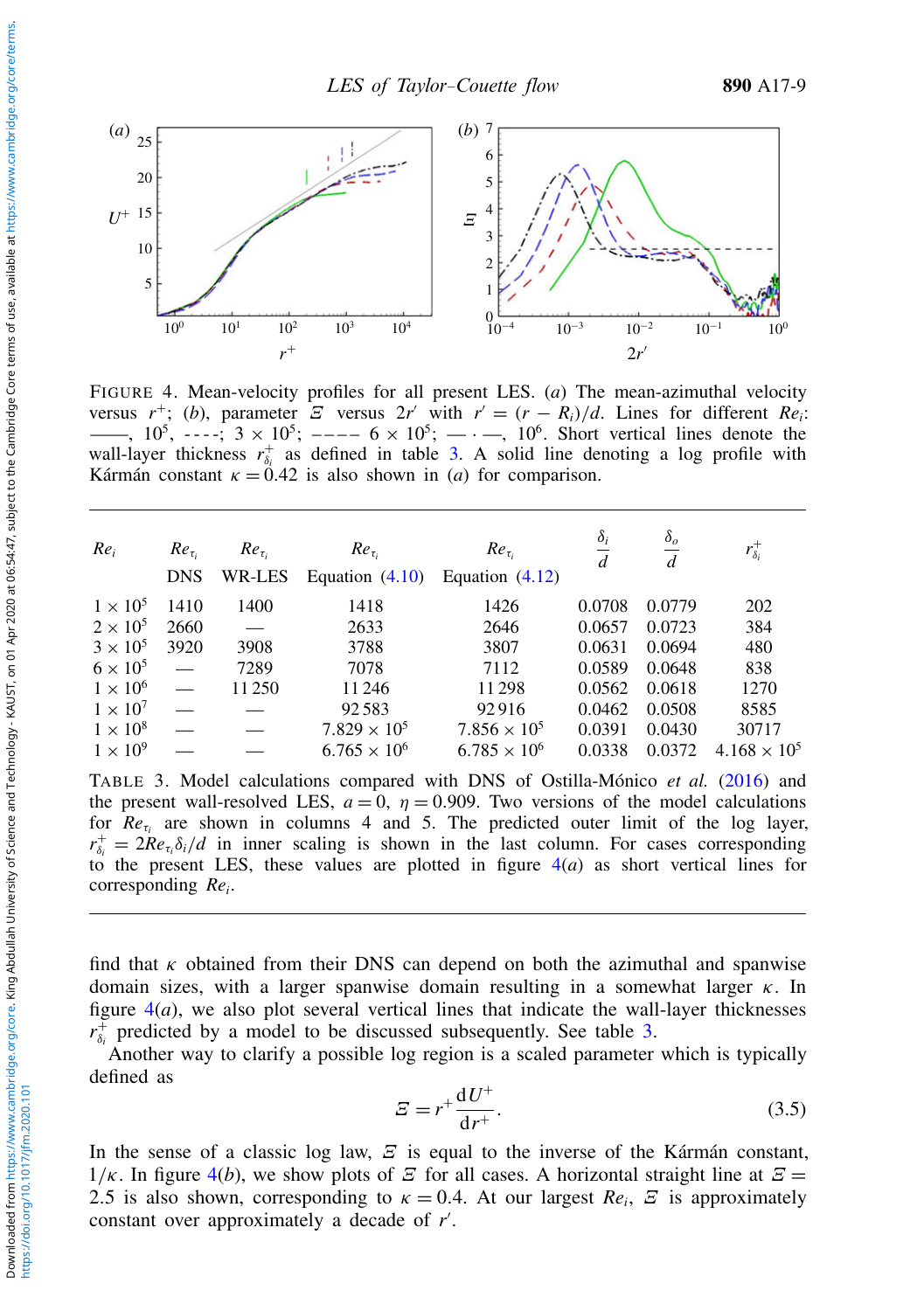<span id="page-9-0"></span>

FIGURE 5. Turbulent intensities  $(u'_\theta u'_\theta)^+$ . Lines for different  $Re_i$ : ——,  $10^5$ ; ----,  $3 \times 10^5$ ;  $---, 6 \times 10^5;$   $---, 10^6$ . (*a*) Inner scaling:  $(u'_0u'_0)^+$  versus *r*<sup>+</sup>. (*b*) Outer scaling:  $(u'_0u'_0)^+$ versus  $'r' = (r - R_i)/d$ .

## 3.4. *Turbulence intensity profiles*

In figure [5,](#page-9-0) we show the scaled radial variation of  $(u'_\theta u'_\theta)^+$  using two different length scales. Figure [5\(](#page-9-0)*a*) uses inner scaling in the form  $(u'_{\theta}u'_{\theta})^+$  versus  $r^+$ , while in figure  $5(b)$  $5(b)$ , the outer scale r' is utilized. For the purpose of readability we follow channel flow where  $2r'$  reaches unity at the gap centreline.

When  $(u'_\n\rho u'_\n\rho)^+$  is plotted versus  $r^+$ , all present LES with  $\eta = 0.909$  show an inner peak, denoted by  $(u_\theta^T u_\theta')_{max}^+$ , at location  $r_{max}^+$ , with the latter in the range  $10 < r_{max}^+ < 16$ . Further,  $(u'_\theta u'_\theta)_{max}^+$  shows an increasing tendency with *Re<sub>i</sub>*, or in other words,  $Re_{\tau_i}$ . In figure [5\(](#page-9-0)*b*), for larger *r'*,  $(u'_{\theta}u'_{\theta})$ <sup>+</sup> shows a plateau, which extends to the centreline  $r' = 1/2$ . This behaviour differs from that found in either channel flow or pipe flow. In the latter, streamwise turbulent intensities in the near-centre region, for example  $y/\delta > 0.2$  with  $\delta$  the half-height in channel flow and the radius in pipe flow, show monotonically decreasing behaviour in the wall-normal direction away from the wall, approaching a minimum at the centreline. No obvious plateau region is observed. The plateau region of  $(u'_\n{\theta} u'_\n{\theta})^+$  near the centreline region for TC flow can probably be ascribed to turbulent spanwise roll motion, which transports and redistributes angular momentum.

Figure  $6(a,b)$  $6(a,b)$  shows the variation of  $r_{max}^+$  and  $(u'_b u'_b)_{max}^+$ , respectively, versus friction Reynolds number. The present LES results are depicted with the symbol  $\circ$ . For comparison, DNS results and experimental measurements for TC and plane-Couette flows are shown. Also shown for reference purposes are the pipe flow data of Willert *et al.* [\(2017\)](#page-30-6) and, in figure [6\(](#page-10-0)*b*), an empirical fitted line  $(u'_\theta u'_\theta)_{max}^+$  =  $3.66 + 0.642 \ln(Re_{\tau})$  suggested by Lee & Moser [\(2015\)](#page-29-14). Here, and in the figure, a generic  $Re<sub>\tau</sub>$  is used to refer to the single friction Reynolds number that characterizes both pipe flow and PC flow and also to the present  $Re_{\tau_i}$ .

In wall units, the present LES results do not show a clear tendency for  $r_{max}^+$  to move outwards as *Re*<sup>τ</sup>*<sup>i</sup>* increases to our largest values. For the two low *Re<sup>i</sup>* cases, our LES agree well with the DNS of Ostilla-Mónico *et al.* [\(2016\)](#page-29-8) (symbol  $\Box$ ). Their values, around  $r_{max}^+ = 13.5$ , are roughly consistent with the peak location at  $r^+ \approx 12$  in TC flow experiments with  $\eta = 0.716$  and  $Re_{\tau_i}$  up to 3200 (Huisman *et al.* [2013\)](#page-29-15). Peak locations obtained for pipe flow at  $Re_\tau$  up to 40 000 by Willert *et al.* [\(2017\)](#page-30-6) (with symbol  $\triangleleft$ ) also generally reside in this range. In DNS of plane-Couette flow, large-scale rolls are also observed in the spanwise direction. Pirozzoli *et al.* [\(2014\)](#page-29-2) find  $r_{max}^{\text{+}}$  obtained from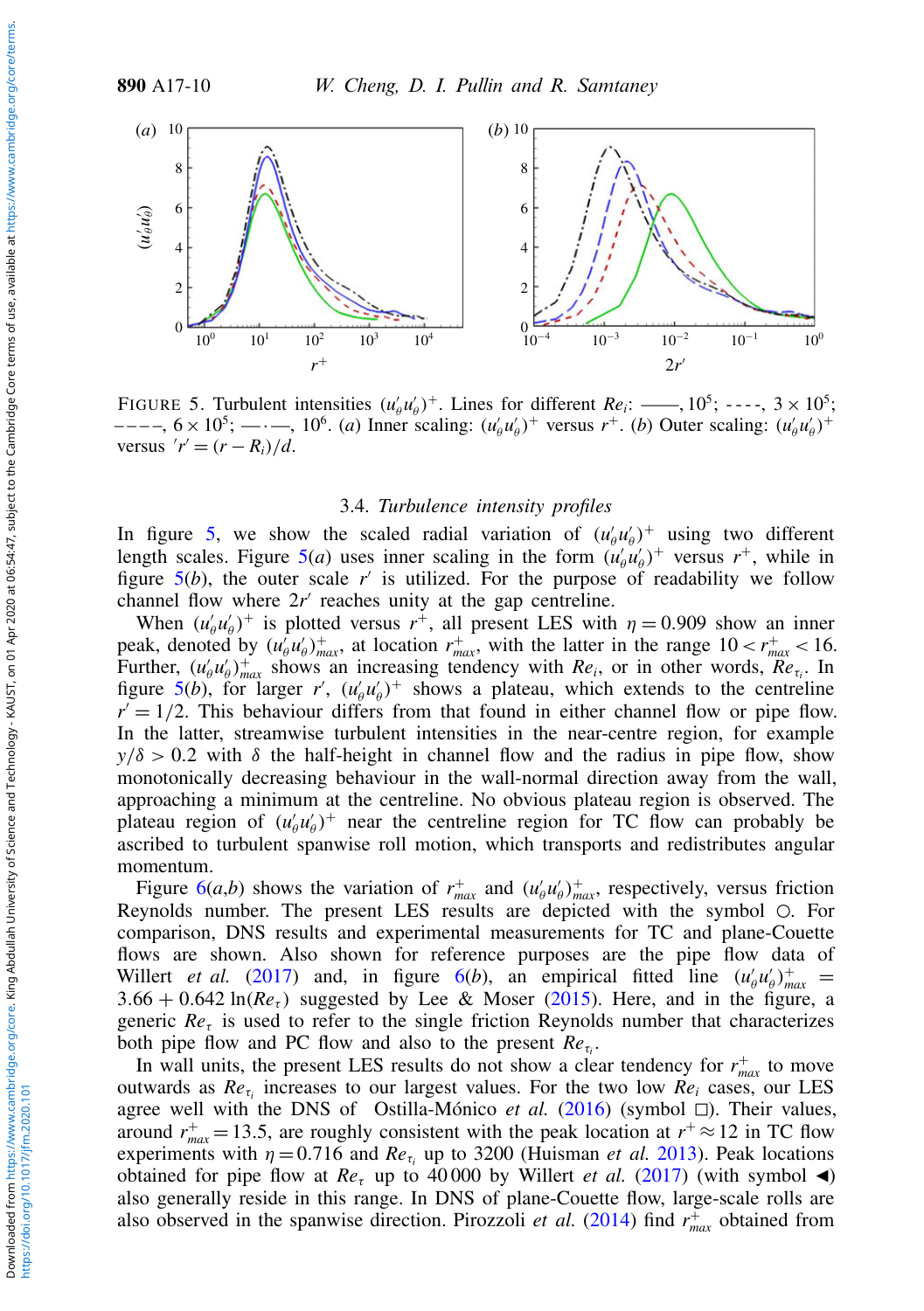<span id="page-10-0"></span>

FIGURE 6. (*a*) Position of peak value of  $(u'_\nho u'_\nho)^+$  versus  $Re_{\tau_i}$ . (*b*) Peak value  $(u'_\nho u'_\nho)^+_{max}$ versus *Re*<sub>τ*i*</sub>. ○, Present LES of TC flow. Reference DNS data (hollow symbols): □, TC flow by Ostilla-Mónico *et al.* [\(2016\)](#page-29-8);  $\Diamond$ , plane-Couette flow by Pirozzoli *et al.* [\(2014\)](#page-29-2). Reference experimental data (filled symbols):  $\blacktriangleleft$ , pipe flow by Willert *et al.* [\(2017\)](#page-30-6);  $\blacktriangleright$ , TC flow by Huisman *et al.* [\(2013\)](#page-29-15). Dashed line:  $(u'_{\theta}u'_{\theta})_{max}^+ = 3.66 + 0.642 \ln[Re_{\tau}]$  Lee & Moser [\(2015\)](#page-29-14).

DNS of plane-Couette flow (symbol  $\Diamond$ ) that increases with *Re<sub>t</sub>*, reaching  $r_{max}^+ = 16.5$ for  $Re_{\tau} = 1000$ .

In figure  $6(b)$  $6(b)$  the present LES results for  $(u'_\theta u'_\theta)_{max}^+$  agree quite well with the DNS of Ostilla-Mónico *et al.* [\(2016\)](#page-29-8) (symbol □) at our lower  $Re_{\tau_i}$ . The LES results show a clear tendency for  $(u'_\theta u'_\theta)_{max}^+$  to increase with  $Re_{\tau_i}$ . This is broadly consistent with TC flow experiments with  $\eta = 0.716$  and  $880 < Re_{\tau_i} < 3200$  (Huisman *et al.* [2013\)](#page-29-15) (symbol  $\bullet$ ). The latter do, however, show a substantially faster increase with  $Re_{\tau_i}$ than other data or DNS. For boundary-layer flow, Marusic, Mathis & Hutchins [\(2010\)](#page-29-16) attribute the continued increase of  $(u'_\theta u'_\theta)_{max}^+$  with friction Reynolds number to an imprint of outer, large-scale energy, possibly associated with very large motion in the outer layer (Kim & Adrian [1999\)](#page-29-17), on the small-scale, near-wall dynamics. In TC flow, the corresponding outer-flow energy on the scale of the cylinder gap is most likely provided by the action of turbulent Taylor rolls.

In the numerical study of canonical turbulent channel flow (Lee & Moser [2015\)](#page-29-14) or boundary-layer flow (Simens *et al.* [2009\)](#page-30-7), the effect of simulation parameters, such as those associated with the extent of the computational domain and the mesh size, on mean-velocity and turbulent intensity profiles has been carefully studied. For PC flow and TC flow, it is known that spanwise roll motion can strongly impact the zone of wall-bounded turbulence. In order to alleviate spurious effects for PC flow, large computational domains, of order 30*d* in the streamwise direction and 8*d* in the spanwise direction are needed for *Re*<sup>τ</sup> up to 1000 (Pirozzoli *et al.* [2014\)](#page-29-2), where *d* is the flat-plate gap. Further, according to Lee & Moser  $(2018)$ , even longer turbulent structures are observed in plane-Couette flow, which can extend to the entire 50π*d* domain for  $Re_\tau = 500$ . Ostilla-Mónico *et al.* [\(2015\)](#page-29-13) investigated the effect of both spanwise and azimuthal domain size on TC flow. They found that finite-domain effects on both the structure of the near-wall log region and on turbulent intensity profiles were generally non-negligible at moderate Reynolds numbers. The issue remains to be resolved.

Finally, we note that, owing to the existence of spanwise roll motion for the present TC flow, the definition of one-point turbulent intensities is not unambiguous.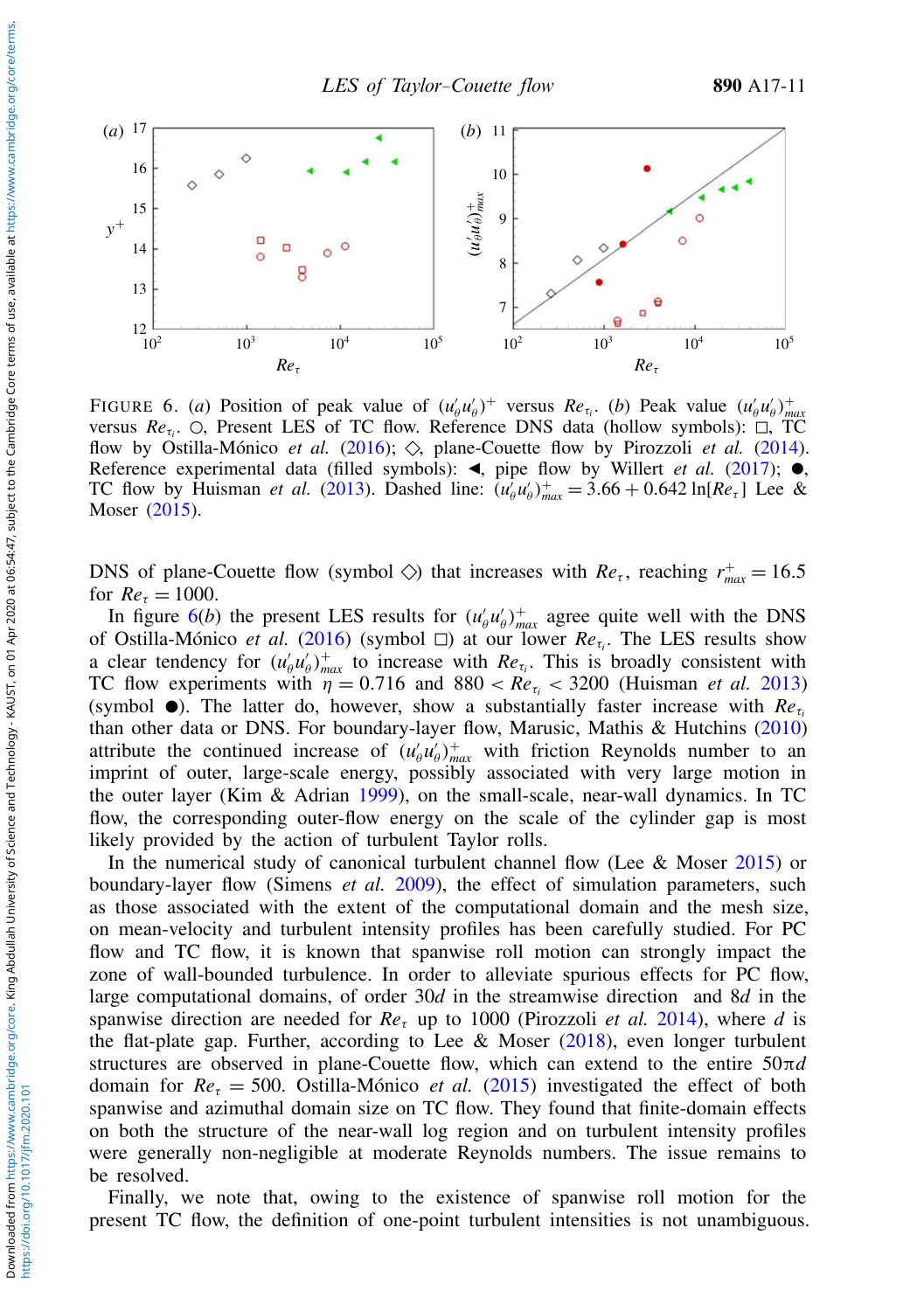<span id="page-11-0"></span>

FIGURE 7. Non-dimensional angular momentum profiles.  $L = rU_{\theta}/(\Omega_i R_i^2)$  lines for different *Re*<sub>*i*</sub>: ---,  $10^5$ ; ----,  $3 \times 10^5$ ; ----,  $6 \times 10^5$ ; ---,  $10^6$ .

A diagnostic has been used that includes only local small-scale turbulence, and that does not explicitly recognize the presence of large-scale roll motion. According to our present azimuthal intensity metric, a tendency to form a hump and possibly a second peak as the driving Reynolds number increases up to  $Re_i = 10^6$ , is not observed. Nor was this found by the DNS of Ostilla-Mónico *et al.* [\(2016\)](#page-29-8) with this same metric up to  $Re_i = 3 \times 10^5$  where  $Re_{\tau_i} = 3920$ . The detailed study of alternative definitions of turbulent intensity that additionally includes clarification of the effect of domain size is beyond the scope of the present study.

#### 3.5. *Angular momentum L*

The presence of Taylor vortices is thought to transport angular momentum per unit mass  $ru_{\theta}$  between the two cylinders, leading to constant angular momentum in the region separating the two cylinder wall layers (Wereley & Lueptow [1999;](#page-30-8) Ostilla-Mónico *et al.* [2016\)](#page-29-8). The constant is equal to the average of the angular momentum per unit mass of two particles rotating with the angular velocities of both the inner and outer cylinders. For  $\Omega_o = 0$ , this is  $L_{av} = \Omega_i R_i^2 / 2$ . Figure [7](#page-11-0) shows radial profiles of the non-dimensional angular momentum  $L = rU_{\theta}/(\Omega_i R_i^2)$ . A horizontal straight line of  $L = 1/2$  is also plotted for comparison. For all  $Re<sub>i</sub>$  shown,  $L \approx 1/2$  over most of the gap between the two cylinders. The close-up plots near both inner- and outer-cylinder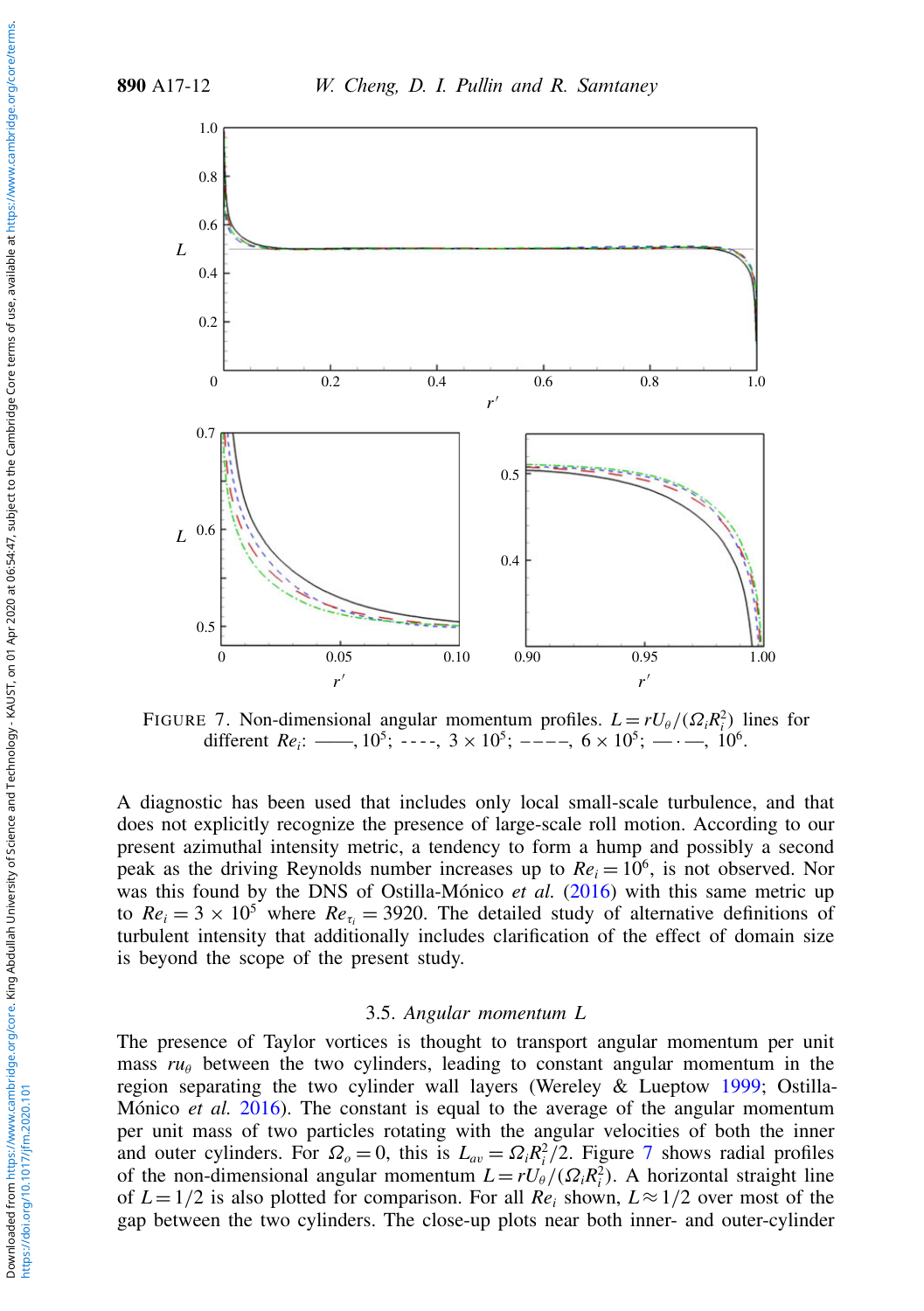walls in figure [7](#page-11-0) show a clear tendency for both wall layers to decrease in thickness relative to the gap width *d*, with increasing *Re<sup>i</sup>* .

#### <span id="page-12-0"></span>4. Empirical flow model

#### 4.1. *Three-region model*

The constancy of angular momentum across the cylinder gap within a region bounded by the two turbulent wall layers adjacent to the cylinder walls suggests a simple empirical mean-flow model of the present TC flow with the outer cylinder stationary. The model development to follow is strictly one-dimensional in the radial direction. While our LES is for an stationary outer cylinder, we develop the model to include both a stationary outer cylinder and a co-rotating cylinder. With  $a = -\Omega_o/\Omega_i$ , co-rotation corresponds to  $a < 0$ . The model requires that the central region have constant mean angular momentum equal to the average of that associated with the angular velocities of the inner and outer cylinders. The DNS of Ostilla-Mónico *et al.* [\(2014\)](#page-29-19) provides some evidence for this for co-rotating TC flow with  $a = -0.2$ . Their figure  $4(a)$  plots  $(U_{\theta}/r - \Omega_o)/(\Omega_i - \Omega_o)$  versus *r'* for various values of *a*. These plots can be converted to angular momentum *L* versus *r'*. The case  $a = -0.2$  shows an almost constant angular momentum zone with *L* the average of the inner- and outer-cylinder values. This provides some confidence in extending the present model to the co-rotating case.

The presence of three distinct regions corresponding to wall layers and a central bulk core has been discussed for both Rayleigh–Bénard and Taylor–Couette flows (Chavanne *et al.* [1997;](#page-28-5) Grossmann & Lohse [2011;](#page-29-20) Grossmann *et al.* [2016;](#page-29-1) Ostilla-Mónico *et al.* [2016\)](#page-29-8). The radial domain  $R_i \le r \le R_o$  is first divided into three regions, denoted I, II, III. In regions I and III the azimuthal mean flow is modelled as wall layers represented by log-like profiles relative to the wall while, in the central region,  $U_{\theta}$  corresponds to radially constant angular momentum. The dimensions and meanvelocity profiles in the laboratory frame are then given by

(I)  $R_i \le r \le R_i + \delta_i$  with mean-azimuthal velocity:

<span id="page-12-1"></span>
$$
U_{\theta} = \Omega_i R_i - u_{\tau_i} \left( \frac{1}{\kappa} \ln \left( \frac{(r - R_i) u_{\tau_i}}{\nu} \right) + A \right). \tag{4.1}
$$

(II)  $R_i + \delta_i \leq r \leq R_o - \delta_o$  with mean-azimuthal velocity corresponding to constant angular momentum

$$
U_{\theta} = \frac{1}{2r} \left( \Omega_i R_i^2 + \Omega_o R_o^2 \right). \tag{4.2}
$$

(III)  $R_o - \delta_o \leq r \leq R_o$  with mean-azimuthal velocity

<span id="page-12-2"></span>
$$
U_{\theta} = \Omega_o R_o + u_{\tau_o} \left( \frac{1}{\kappa} \ln \left( \frac{(R_o - r) u_{\tau_o}}{v} \right) + A \right). \tag{4.3}
$$

Here,  $u_{\tau_i}$ ,  $u_{\tau_o}$  are friction speeds at the inner/outer cylinder surfaces,  $\delta_i$ ,  $\delta_o$ are, respectively, the thicknesses of the inner- and outer-cylinder wall layers and κ and *A* are the Kármán constant and turbulent boundary-layer offset parameter, respectively. The model replaces the wake region, present in pipe and boundary-layer flows, by a central zone of constant but known azimuthal velocity corresponding to constant angular momentum. Subsequently, we will refer to the model log-like regions as 'wall layers'.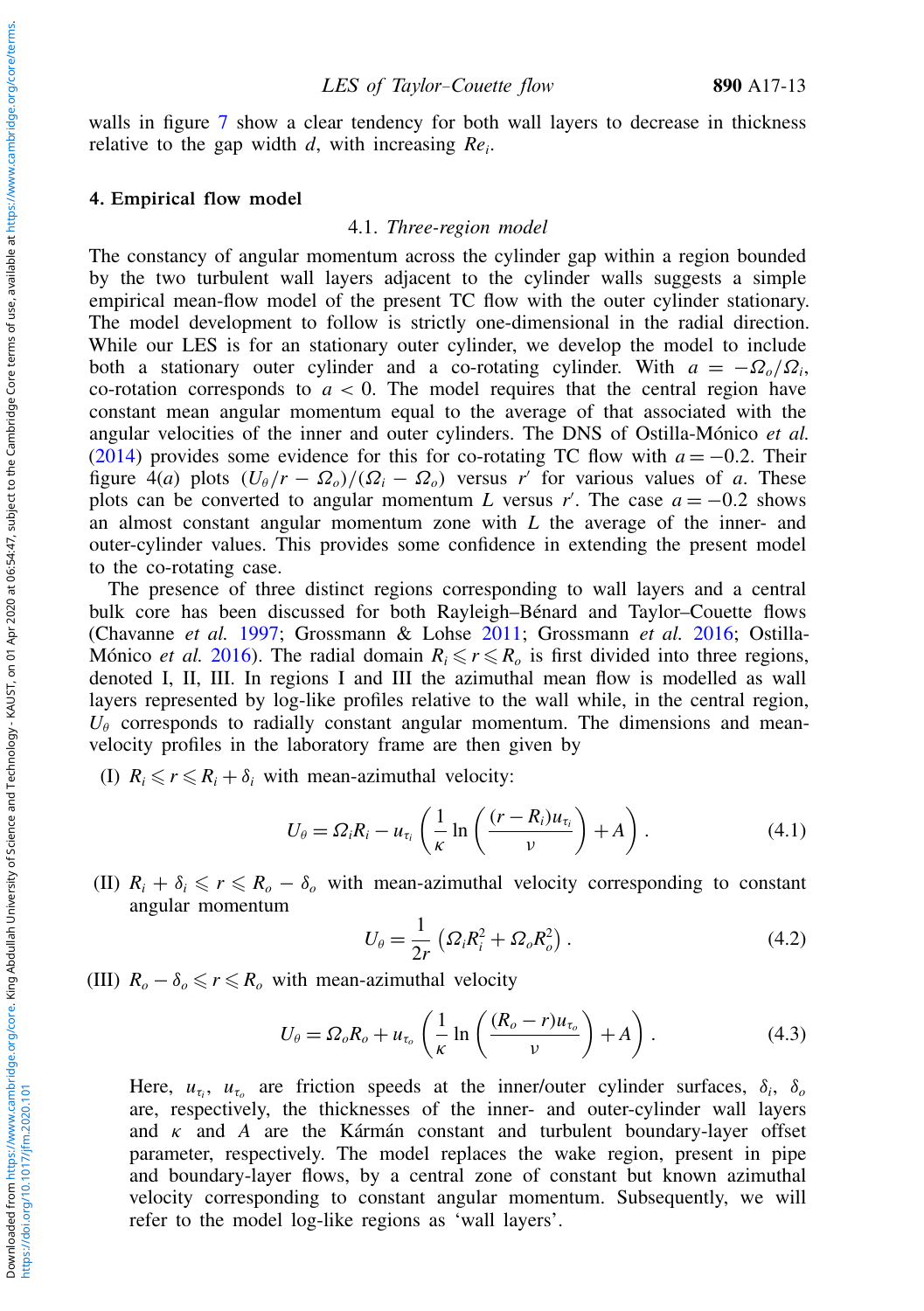For given  $\Omega_i$ ,  $\Omega_o$ ,  $R_i$ ,  $R_o$  and  $\nu$ , there are four unknowns:  $(u_{\tau_i}, u_{\tau_o}, \delta_i, \delta_o)$ . Two equations can be obtained by matching  $U_{\theta}$  at  $r = R_i + \delta_i$  and  $r = R_i - \delta_o$ . A third is the relation, obtained by equality of the magnitudes of the torques exerted at each cylinder surface on the fluid

<span id="page-13-0"></span>
$$
u_{\tau_o} = \eta u_{\tau_i}.\tag{4.4}
$$

The velocity matching equations are

<span id="page-13-2"></span>
$$
\Omega_i R_i - u_{\tau_i} \left( \frac{1}{\kappa} \ln \left( \frac{\delta_i u_{\tau_i}}{\nu} \right) + A \right) - \frac{\Omega_i R_i^2 + \Omega_o R_o^2}{2(R_i + \delta_i)} = 0, \tag{4.5}
$$

<span id="page-13-1"></span>
$$
\eta u_{\tau_i} \left( \frac{1}{\kappa} \ln \left( \frac{\delta_o \eta u_{\tau_i}}{\nu} \right) + A \right) - \frac{\Omega_i R_i^2 + \Omega_o R_o^2}{2(R_o - \delta_o)} = 0, \tag{4.6}
$$

where  $(4.4)$  has been used in  $(4.6)$ . It is noted that this gives a gradient discontinuity at both radial matching locations. Continuity of the azimuthal velocity derivative would perhaps require the addition of intermediate matching regions. While more physically realistic we would expect such extended modelling to add substantial complexity compared to the present model. For our purposes, it will be sufficient to consider [\(4.5\)](#page-13-2), which is one equation for the two unknowns  $(u_{\tau_i}, \delta_i)$ . A closure relation is required.

The present LES shows turbulent wall layers that are confined, probably by the action of the spanwise motion associated with Taylor vortices balancing wall-normal turbulent diffusion. Further, the LES indicates an inner-cylinder wall-layer thickness that decreases on the gap scale  $d$ , with increasing  $Re_i$ ; see figure [7.](#page-11-0) In order to obtain a closure relationship, we consider an analogy with confined viscous layers in laminar wall layers subject to an external lateral straining motion or to Kármán-type swirling flows, where an equilibrium layer thickness scales as  $\delta \sim (\nu/\gamma)^{1/2}$ , where  $\gamma$  is an imposed outer strain rate or swirl angular velocity. Here, we take  $\gamma \sim \Omega_i$ ,  $\delta \to \delta_i$  and utilize an eddy viscosity for large turbulent eddies  $v_T \sim \delta_i u_{\tau_i}$ . This gives

<span id="page-13-3"></span>
$$
\delta_i = K \frac{u_{\tau_i}}{\Omega_i},\tag{4.7}
$$

where *K* is a dimensionless constant independent of  $\eta$ . Equation [\(4.7\)](#page-13-3) can be expressed in a dimensionless form as

<span id="page-13-4"></span>
$$
\frac{\delta_i}{d} = \alpha \frac{Re_{\tau_i}}{Re_i} \frac{\eta}{1 - \eta},\tag{4.8}
$$

where  $\alpha = 2K$  and  $R_i = d\eta/(1 - \eta)$  has been used. Next, substitute [\(4.8\)](#page-13-4) into [\(4.5\)](#page-13-2) to obtain a single equation for  $Re<sub>t<sub>i</sub></sub>$  when other parameters are specified. After some algebra, this can be expressed in non-dimensional form as

<span id="page-13-5"></span>
$$
\left(1+\frac{a}{\eta^2}\right)Re_i^2 - 4\alpha ARe_{\tau_i}^2 + 2(\alpha - 2A)Re_iRe_{\tau_i}
$$

$$
-\frac{4}{\kappa}Re_{\tau_i}(Re_i + \alpha Re_{\tau_i})\ln\left(\frac{2\alpha\eta Re_{\tau_i}^2}{Re_i(1-\eta)}\right) = 0.
$$
(4.9)

In [\(4.9\)](#page-13-5)  $\kappa$ , *A* can be chosen via standard log-law parameters but  $\alpha$  is a modeldependent parameter. When these are specified together with  $\eta$  and  $Re_i$ , equation [\(4.9\)](#page-13-5)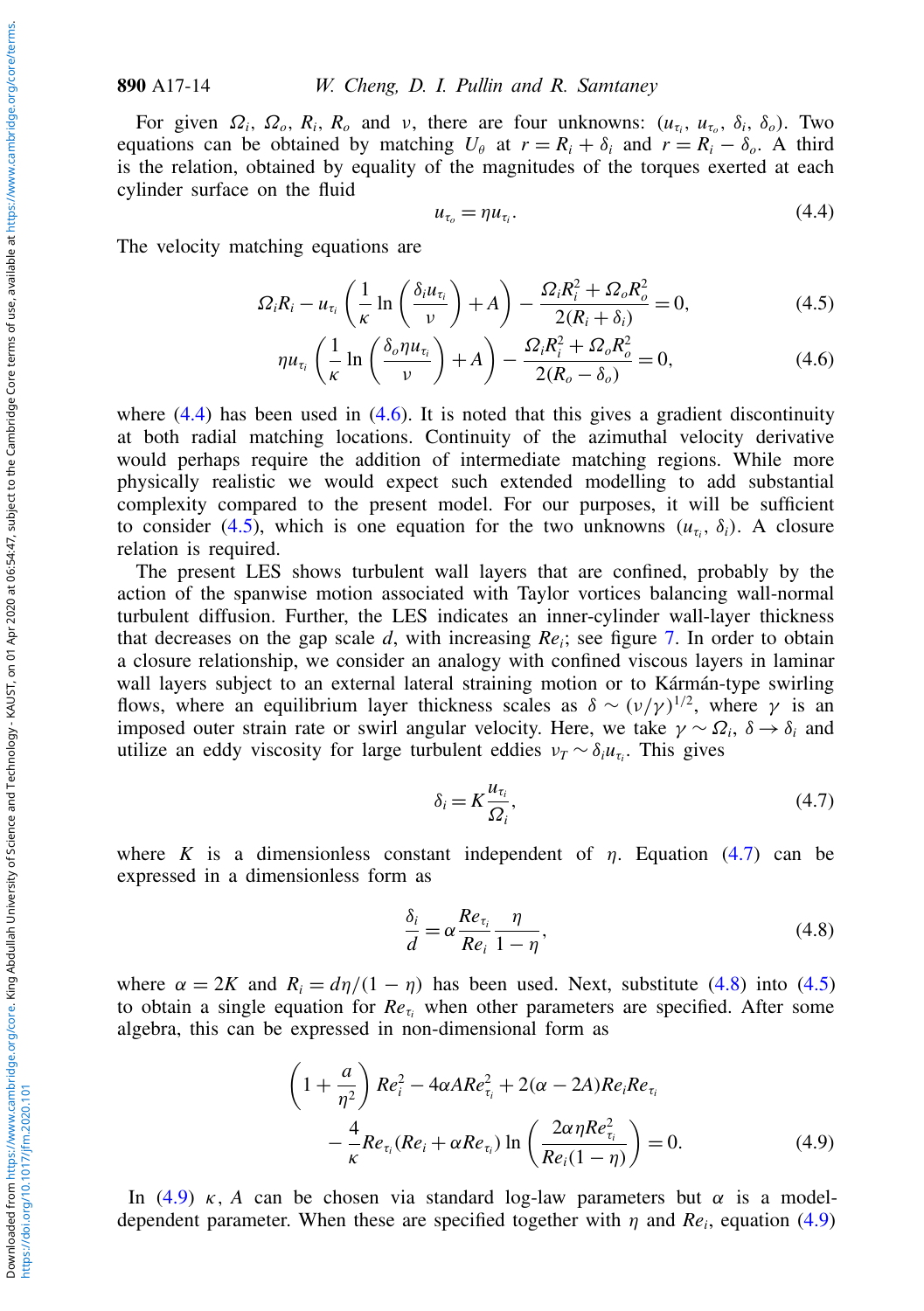can be solved numerically for  $Re_{\tau_i}$ . Then  $\delta_i/d$  can be calculated from [\(4.8\)](#page-13-4). Once the parameters of the inner-cylinder wall layer are known, then [\(4.6\)](#page-13-1) can be used to determine the single remaining parameter δ*o*/*d*.

In the sequel, canonical values  $A = 4.5$ ,  $\kappa = 0.4$  will be chosen. Ostilla-Mónico *et al.* [\(2016\)](#page-29-8) find  $Re_{\tau_i} = 1410$  with  $\eta = 0.909$ ,  $Re_i = 10^5$ . Solving [\(4.9\)](#page-13-5) with these parameters and with  $\alpha = 0.25, 0.5, 0.75, 1.0$  gives  $Re<sub>t<sub>i</sub></sub> = 1529, 1418, 1360, 1323$  respectively. For all subsequent calculations with the present model, we will use  $\alpha = 0.5$ , which gives satisfactory agreement with DNS for this case. Setting  $\alpha = 1/2$  in [\(4.9\)](#page-13-5) leads to our basic model equation

<span id="page-14-0"></span>
$$
\left(1 + \frac{a}{\eta^2}\right) Re_i^2 - 2ARe_{\tau_i}^2 + (1 - 4A)Re_i Re_{\tau_i} \n- \frac{2}{\kappa} Re_{\tau_i} (2Re_i + Re_{\tau_i}) \ln \left(\frac{\eta Re_{\tau_i}^2}{Re_i (1 - \eta)}\right) = 0.
$$
\n(4.10)

According to the structure of the model, the presence of a uniform angular momentum zone separating the two wall layers means that these behave somewhat independently but are connected by [\(4.4\)](#page-13-0). This decoupling implies that, for the purpose of modelling the inner wall layer, an explicit outer wall-layer mean-flow model is not strictly required. It is included presently for completeness. The determination of  $u_{\tau_o}$  is fixed by [\(4.4\)](#page-13-0), which is model independent. For the present outer wall model, the calculation of  $\delta$ <sub>o</sub> is straightforward. Details are given in appendix [A,](#page-26-0) where it is shown that, for the present range of parameters, to two or three significant digits, δ*<sup>o</sup>* = δ*i*/η.

#### 4.2. *Approximate analytical solution*

Equation [\(4.10\)](#page-14-0) is not solvable in terms of standard special functions. Ostilla-Mónico *et al.* [\(2016\)](#page-29-8) report  $Re_{\tau_i} = 1410$  at  $Re_i = 10^5$  and  $Re_{\tau_i} = 3920$  at  $Re_i = 3 \times 10^5$ , giving  $Re_{\tau_i}/Re_i = 0.0141$ , 0.0131 respectively. This suggest the useful approximation  $Re_{\tau_i} \ll$ *Re<sup>i</sup>* . According to the present model, this can be shown to improve with increasing *Re<sub>i</sub>*. Neglecting the *Re*<sup>2</sup><sub>*t<sub>i</sub>*</sub> term and also the *Re*<sup>2</sup><sub>*t<sub>i</sub>*</sub> term multiplying the ln and dividing by *Re<sup>i</sup>* leads to

<span id="page-14-2"></span>
$$
\left(1 + \frac{a}{\eta^2}\right) Re_i + Re_{\tau_i}(1 - 4A) - \frac{4}{\kappa} Re_{\tau_i} \ln\left(\frac{\eta Re_{\tau_i}^2}{Re_i(1 - \eta)}\right) = 0. \tag{4.11}
$$

This reduction is supported by inspection of the numerical order of magnitude of all terms in [\(4.10\)](#page-14-0) for solutions with parameters in the present range of interest. This (not shown) indicates that the neglected terms are subdominant. Equation [\(4.11\)](#page-14-2) will be shown to provide a good analytical approximation to exact numerical solutions of [\(4.10\)](#page-14-0) over the range of parameters considered presently.

Equation  $(4.11)$  has the analytic solution

<span id="page-14-1"></span>
$$
Re_{\tau_i}(Re_i, \eta, a) = \frac{\kappa \left(1 + \frac{a}{\eta^2}\right) Re_i}{8W(Z_1)},
$$
  

$$
Z_1 = \frac{\kappa \left(1 + \frac{a}{\eta^2}\right) \eta^{1/2} Re_i^{1/2} \exp[\kappa (4A - 1)/8]}{8(1 - \eta)^{1/2}},
$$
(4.12)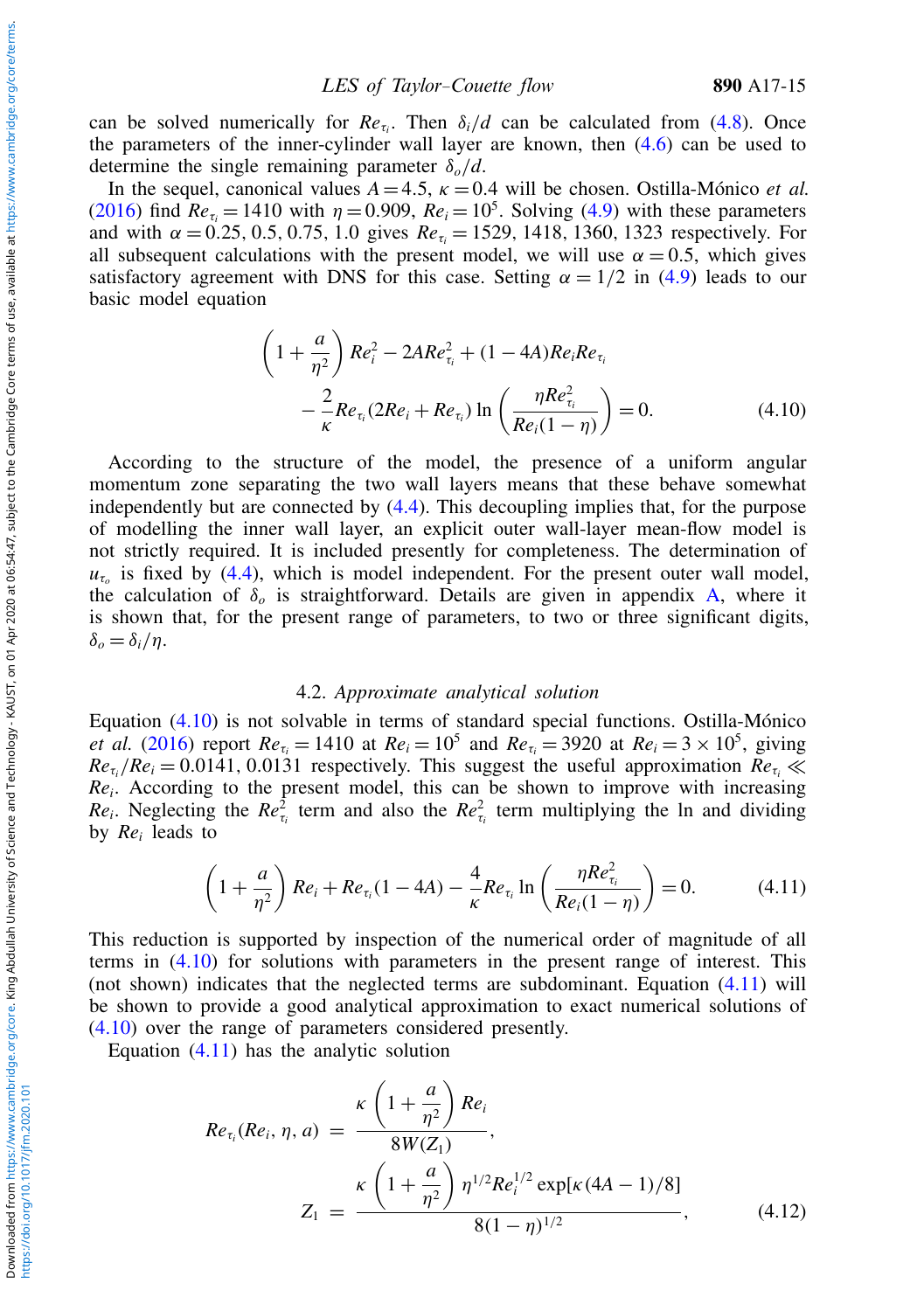where  $W(Z)$  is the principal branch of the Lambert (or ProductLog) function, defined as the inverse of  $Z = W \ln W$ . The *W*-function often appears in solutions for the wall friction velocity in wall-bounded flows, see for example Grossmann & Lohse [\(2011\)](#page-29-20). The Lambert function is sub-logarithmic, with expansion for large *Z* (Corless *et al.* [1996\)](#page-29-21)

<span id="page-15-2"></span>
$$
W(Z) = L_1 - L_2 + \frac{L_2}{L_1} + \frac{L_2(-2 + L_2)}{2L_1^2} + \frac{L_2(-6 - 9L_2 + 2L_2^2)}{6L_1^3} + \frac{L_2(-12 + 36L_2 - 22L_2^2 + 3L_2^3)}{12L_1^4} + O\left(\left(\frac{L_2}{L_1}\right)^6\right),
$$
  
\n
$$
L_1 = \ln(Z), \quad L_2 = \ln(\ln(Z)). \tag{4.13a,b}
$$

For  $a = 0$ , results are shown in table [3](#page-8-1) for comparison with the DNS of Ostilla-Mónico *et al.* [\(2016\)](#page-29-8) and also with the results of the present wall-resolved LES. Results using both [\(4.10\)](#page-14-0) and [\(4.12\)](#page-14-1) are shown, where differences in calculated values of  $Re_{\tau_i}$  are less than 0.5%. Other values of  $\eta$  in the range  $0.5 - 0.91$  show similar errors in the approximate versus exact numerical model estimates of  $Re_{\tau_i}(\eta, Re_i)$ . Also shown are calculations for both  $\delta_o/d$  and  $\delta_i/d$ , where  $\delta_o = \delta_i/\eta$ . Equations [\(4.12\)](#page-14-1) and [\(4.8\)](#page-13-4) show that  $\delta_i/d$  decreases slowly with increasing  $Re_{\tau_i}$  as the reciprocal of the Lambert function with an argument proportional to  $Re_{\tau_i}^{1/2}$ . The right-hand column of table [3](#page-8-1) shows the model estimate of the extent of the wall log layer, expressed in viscous wall units as  $r_{\delta_i}^+ = 2Re_{\tau_i} \delta_i/d$ . These values are shown as short vertical lines in figure  $4(a)$  $4(a)$ .

#### 4.3. *Nusselt number approximation*

The Taylor number is defined by equation [\(3.3\)](#page-5-0). The Nusselt number *Nu* is defined as the ratio of the torque required to sustain a statistical steady state of turbulent motion to the torque required for strictly laminar viscous motion at the same  $Re<sub>i</sub>$  (Grossmann *et al.* [2016\)](#page-29-1). Using the viscous flow solution and the definition of  $u_{\tau_i}^2 = \tau_{w,i}/\rho$ , *Nu* can be expressed as

<span id="page-15-0"></span>
$$
Nu = \frac{2\eta(1+\eta)Re_{\tau_i}^2}{(1+a)Re_i}.
$$
\n(4.14)

Hence, for given  $\eta$ , *a* and  $Re_i$ , if  $Re_{\tau_i}$  is known from a solution to [\(4.10\)](#page-14-0), then both *Ta* and  $N_u$  can be calculated. Alternatively, when  $(4.12)$  is combined with  $(4.14)$ , this gives

<span id="page-15-1"></span>
$$
Nu(Ta, \eta, a) = \frac{\kappa^2 (a + \eta^2)^2 T a^{1/2}}{4(1 + a)^2 \eta (1 + \eta)^2 (W(Z_2))^2},
$$
\n(4.15)

$$
Z_2 = \frac{\kappa (a + \eta^2) T a^{1/4} \exp[\kappa (4A - 1)/8]}{2^{3/2} (1 + a)^{1/2} \eta^{1/2} (1 - \eta)^{1/2} (1 + \eta)^{3/2}}.
$$
(4.16)

Specific calculations show that, for the range of  $\eta$  and  $Ta$  considered currently, numerical solutions of  $(4.10)$  together with  $(4.14)$  agree with  $(4.15)$  to 1% or better, improving with increasing *Ta*.

Figure [8](#page-16-0) shows *Nu* verses *Ta* for  $a = 0$ ,  $\eta$  fixed using [\(4.15\)](#page-15-1) compared with DNS of Ostilla-Mónico *et al.* [\(2016\)](#page-29-8), our wall-resolved LES for  $\eta = 0.909$  and with data for η = 0.5, 0.72, 0.909 (Merbold *et al.* [2013;](#page-29-7) Van Gils *et al.* [2011,](#page-30-1) [2012\)](#page-30-2)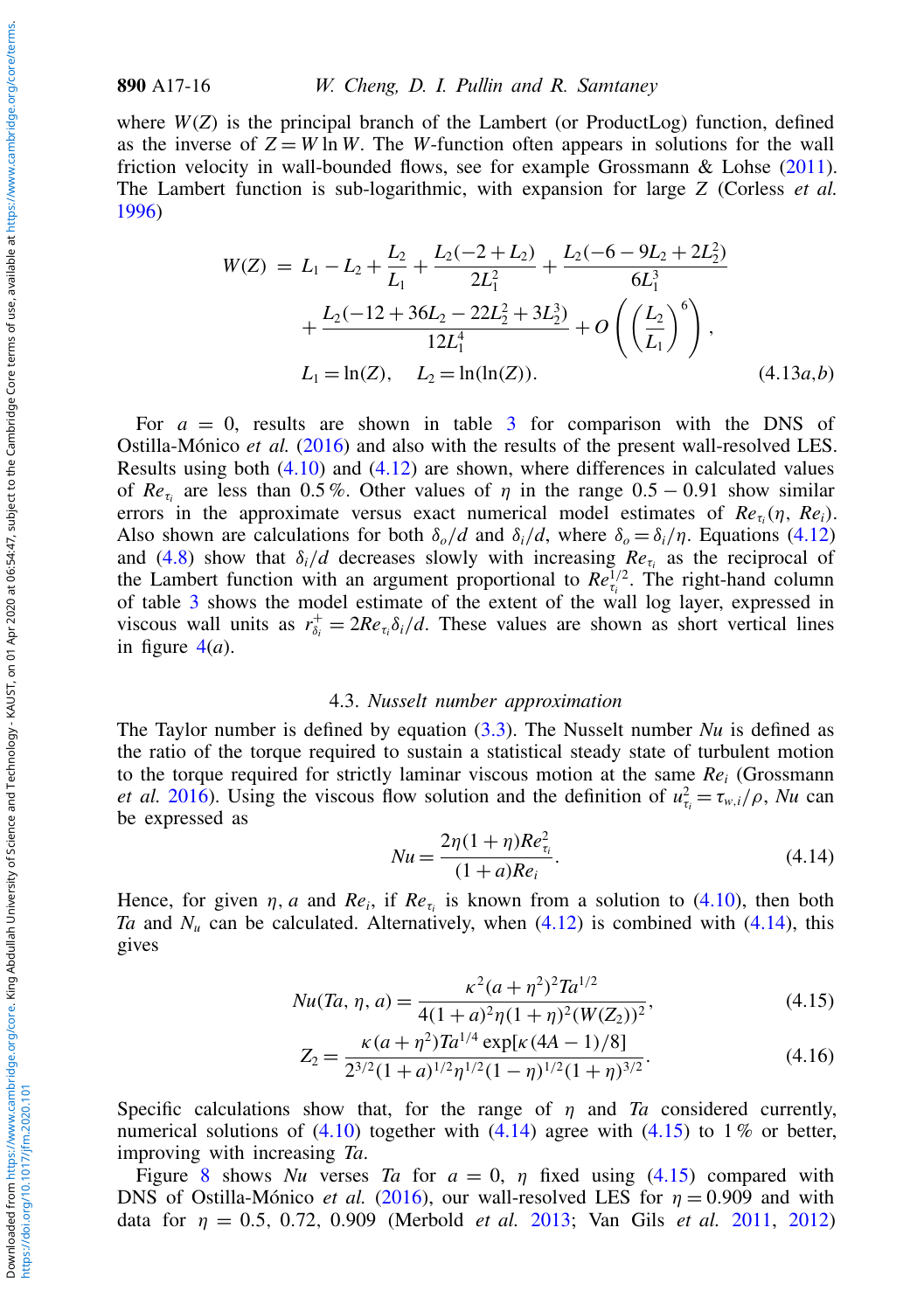<span id="page-16-0"></span>

FIGURE 8. Value of *Nu* versus *Ta*. Open symbols; experiment  $\eta = 0.909$  ( $\Box$ ), 0.72 (O) Van Gils *et al.* [\(2011,](#page-30-1) [2012\)](#page-30-2);  $\eta = 0.5$  ( $\Delta$ ) Merbold *et al.* [\(2013\)](#page-29-7). **a**; DNS of  $\eta =$ 0.909 by Ostilla-Mónico *et al.* [\(2016\)](#page-29-8).  $\blacktriangle$ ; present LES of  $\eta = 0.909$ . Lines: from [\(4.15\)](#page-15-1).  $\nu$ ,  $\eta = 0.909$ .  $\nu$  -  $\nu$ ;  $\eta = 0.72$ .  $\nu$   $\nu$   $\nu$   $\nu$   $\nu$  = 0.5.

obtained from Grossmann *et al.* [\(2016\)](#page-29-1), while figure [9](#page-17-0) shows  $Nu$  versus  $\eta$  for two values of  $Ta = 10^{11}$ ,  $10^{12}$ . The model captures well the dependence of  $Nu(Ta, \eta)$ on both *Ta* and  $\eta$  over the range shown. The decrease of *Nu* with  $\eta$  larger than approximately  $\eta = 0.91$  is surprising. When  $\eta \rightarrow 1$ , the turbulent flow is expected to be similar to plane-Couette flow. Substitution of  $(4.12)$  into  $(4.8)$  gives  $\delta_i/d$  as a function of (*Rei*, η, *a*), which can be converted to (*Ta*, η, *a*). At fixed *Ta* in the present range of interest, and with  $a = 0$ , it is found that both  $\delta_i/d$ ,  $\delta_o/d$  rapidly increase until a limit is reached where  $\delta_i + \delta_o = d$ . This means that the wall layers occupy the entire gap with the extent of the angular momentum zone reducing to zero. This may be taken as defining limits on the validity of the present three-region model. For  $a = 0$ ,  $Ta = 10^{10}$ ,  $10^{12}$ ,  $10^{14}$ ,  $10^{16}$  it is found that the limit values are  $\eta = 0.98867, 0.99084, 0.99234, 0.99342$  respectively. For  $\eta$  greater than these values, an alternative model may be more appropriate, for example two wall layers that meet near the gap centre (Grossmann & Lohse [2011\)](#page-29-20). This is discussed in more detail in appendix [B.](#page-27-0) We know of no TC DNS or experimental data in this range of  $\eta$ .

It is clear from the analytic form and the known behaviour of the Lambert function, that  $Nu(\eta, Ta)$  with  $\eta$  fixed increases more slowly than  $Ta^{1/2}$ . Using [\(4.13\)](#page-15-2), [\(4.15\)](#page-15-1) with  $a = 0$  has the leading-order asymptotic form

$$
Nu(Ta,\eta) = \frac{\kappa^2 \eta^3 T a^{1/2}}{4(1+\eta)^2 (\ln(Z_3) - \ln(\ln(Z_3)))^2} + HOT,\tag{4.17}
$$

with 'HOT' denoting high-order term. For gigantic *Ta*, this becomes

<span id="page-16-1"></span>
$$
Nu(Ta,\eta) = \frac{4\kappa^2 \eta^3 Ta^{1/2}}{(1+\eta)^2 (\ln[Ta])^2} + HOT.
$$
\n(4.18)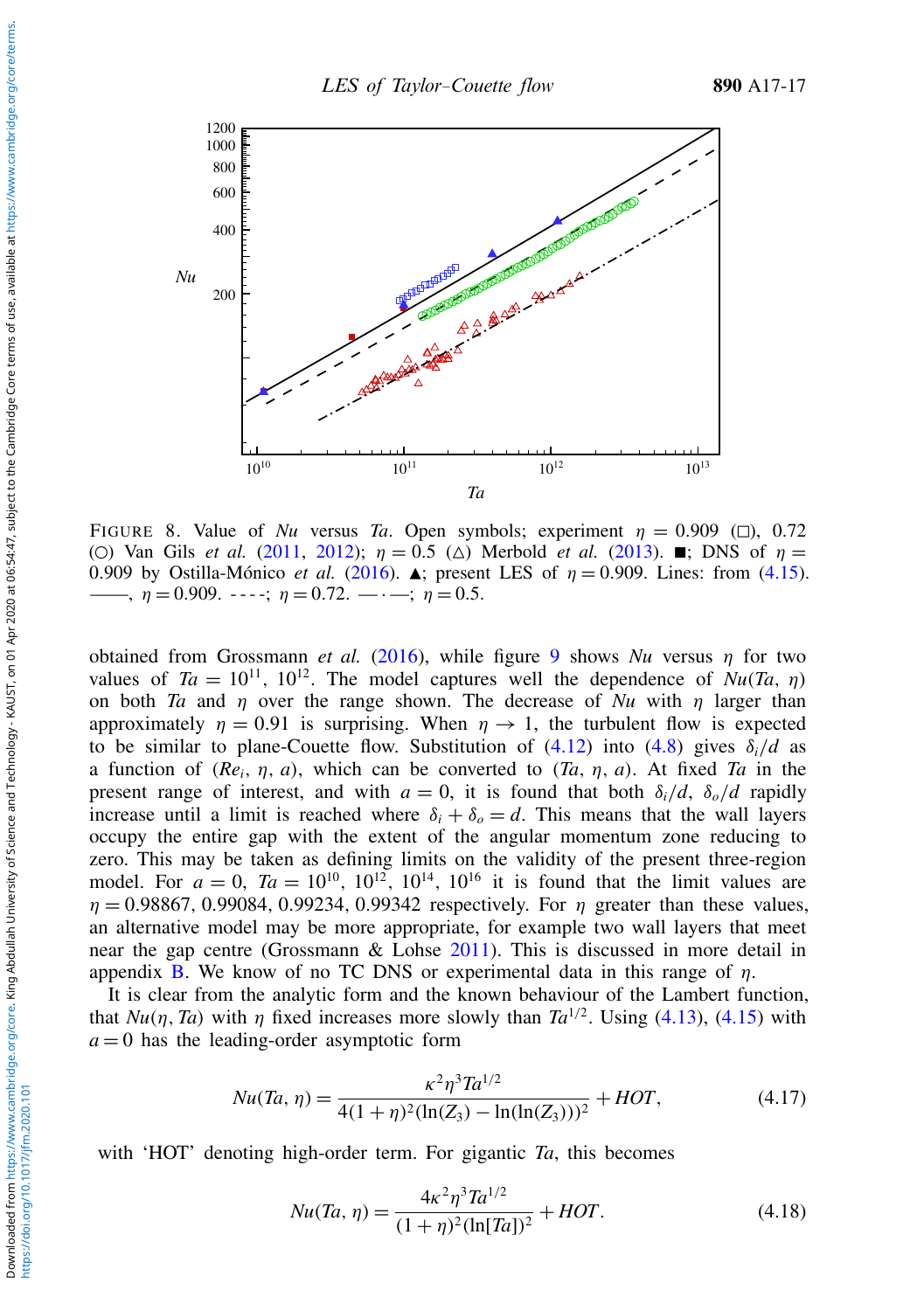<span id="page-17-0"></span>

FIGURE 9. Value of *Nu* versus  $\eta$ ,  $a = 0$ . Dashed line  $Ta = 10^{11}$ . Solid line  $Ta = 1.108 \times 10^{12}$ . Symbols key; see figure [8.](#page-16-0)

Equation [\(4.18\)](#page-16-1) is not a useful practical approximation to [\(4.15\)](#page-15-1) at *Ta* typical of the highest *Ta* experimental data.

In figure [10](#page-18-0) results using [\(4.15\)](#page-15-1) are compared with the experimental results of Van Gils *et al.* [\(2011,](#page-30-1) [2012\)](#page-30-2) and DNS of Ostilla-Mónico *et al.* [\(2014\)](#page-29-19) for η = 0.714 and  $a = 0, -0.2$ . Figure [10\(](#page-18-0)*b*) is a magnification over  $10^{11} \leq T a \leq 10^{13}$ . The agreement with experiment is better for the case with co-rotation,  $a = -0.2$ , than for  $a = 0$ . For the latter, there is a small mismatch in local slope with a maximum discrepancy between the model and experiment of approximately 8 % at the largest *Ta* of the experiment. The model does somewhat over-estimate DNS results for  $a = 0$  at lower *Ta*. Whether the present model could be successfully applied to counter-rotating flow with  $a > 0$  remains an open question because available data are perhaps insufficient to clarify parameter bounds in the  $(\eta, Re_i, a)$  space characterizing the existence of an inner, bulk region of constant angular momentum.

#### 4.4. *Angular momentum profiles*

It is straightforward to calculate profiles of the angular momentum *L* from the model. When normalized such that  $L = rU_{\theta}/(\Omega_i R_i^2)$ , this gives, with  $r' = (r - R_i)/d$ ,

(I)  $L = (((1 - \eta)r'/\eta) + 1)(1 - (2Re_{\tau_i}/Re_i)((1/\kappa) \ln[2Re_{\tau_i}r'] + A)), 0 \le r \le \delta_i/d,$ 

(II) 
$$
L = 0.5
$$
,  $\delta_i/d \leq r' \leq 1 - \delta_o/d$ ,

 $(L)$   $L = (((1 - \eta)r'/\eta) + 1)(2\eta Re_{\tau_i}/Re_i)((1/\kappa) \ln[2\eta Re_{\tau_i}(1 - r')] + A), 1 - \delta_o/d \le$  $r \leqslant 1$ .

Figure [11](#page-18-1) shows a comparison of the model and LES angular momentum profiles at  $Re_i = 10^5$ ,  $10^6$ , while figure [12](#page-19-0) shows close-ups near the inner-cylinder walls for  $Re_i = 10^5$ ,  $3 \times 10^5$ ,  $6 \times 10^5$  and  $10^6$ . Comparisons between DNS (Ostilla-Mónico *et al.*) [2016\)](#page-29-8), LES and the present model are satisfactory, except perhaps in the vicinity of the gradient discontinuity at the azimuthal velocity matching point. Since the walllayer thickness decreases on outer scaling as  $Re<sub>i</sub>$  increases, the effect of the gradient discontinuity is more apparent as  $Re<sub>i</sub>$  increases. This could be addressed at the cost of an increase in model complexity.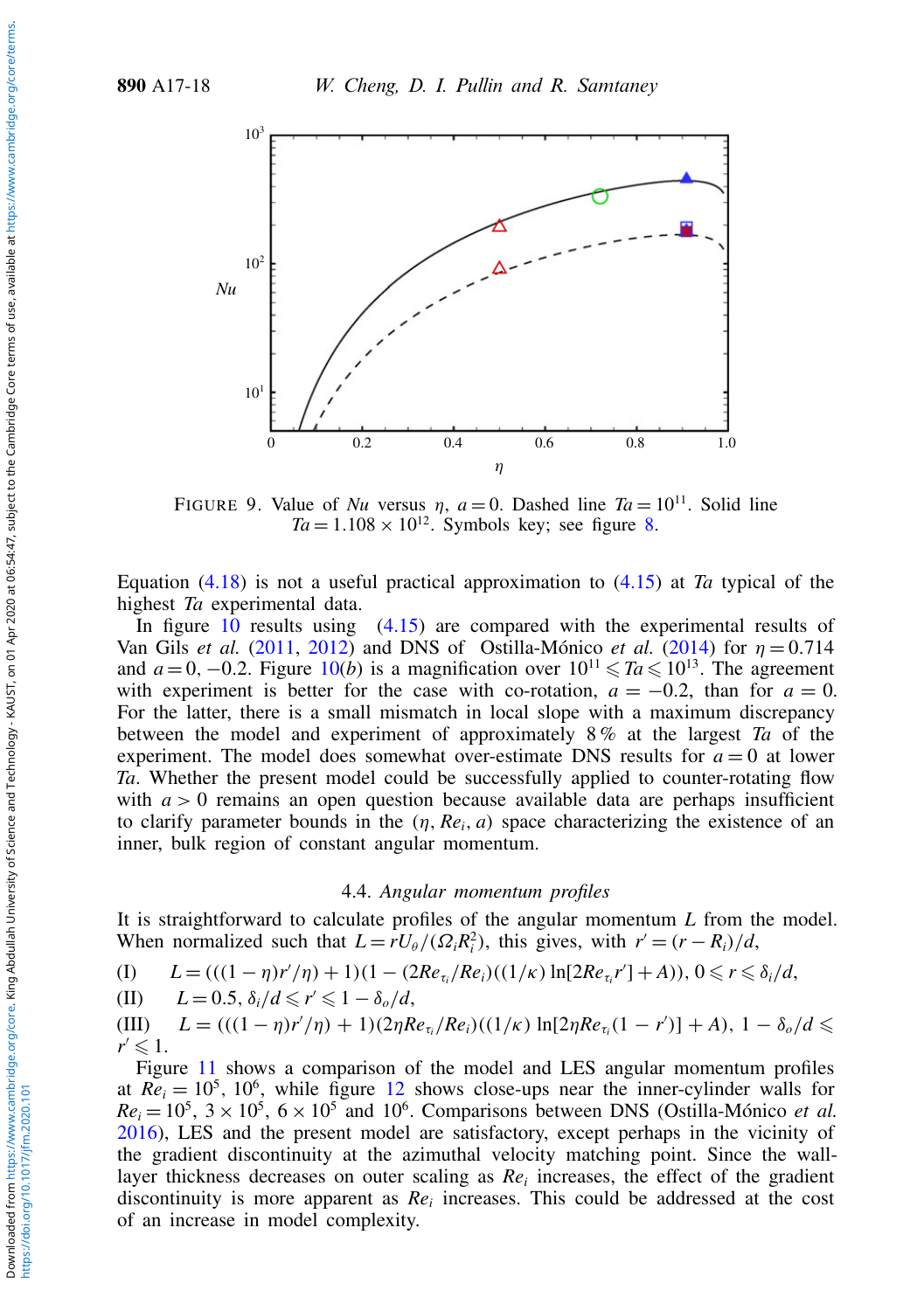<span id="page-18-0"></span>

FIGURE 10. Value of *Nu* versus *Ta* for  $\eta = 0.714$ . Lines: from [\(4.10\)](#page-14-0).  $-\cdot$   $\cdot$ ;  $a = 0$ . ——, *a* = −0.2 (co-rotating). Open symbols; experiment Van Gils *et al.* [\(2011,](#page-30-1) [2012\)](#page-30-2), E, *a* = 0; @, *a* = −0.2. Solid symbols, DNS Ostilla-Mónico *et al.* [\(2014\)](#page-29-19). Black,  $a = 0$ ; red,  $a = -0.2$ . Right-hand panel is a close up over  $10^{11} \leq T a \leq 10^{13}$ .

<span id="page-18-1"></span>

FIGURE 11. Radial angular momentum profiles. Model compared with DNS and LES. (*a*)  $Re_i = 10^5$ . (*b*)  $Re_i = 10^6$ . ——, model prediction; ----, present LES; — · —, DNS by Ostilla-Mónico *et al.* [\(2016\)](#page-29-8).

#### 4.5. *Wall-layer thickness*

Once the parameters  $Re_{\tau_i}$  and  $\delta_i$  have been determined, the velocity profile in the log region can be calculated. This allows calculations of the displacement and momentum thicknesses as functions of  $Re_{\tau_i}$ . For the inner cylinder, these are defined presently as

<span id="page-18-2"></span>
$$
\delta^* = \int_0^{\delta_i} \left(1 - \frac{\Omega_i R_i - U_\theta}{U_L}\right) dr, \quad \theta = \int_0^{\delta_i} \frac{\Omega_i R_i - U_\theta}{U_L} \left(1 - \frac{\Omega_i R_i - U_\theta}{U_L}\right) dr, \tag{4.19a,b}
$$

where  $U_L = \Omega_i R_i - \frac{1}{2} \Omega_i R_i^2 / (R_i + \delta_i)$ . Using the log part of the velocity profile in [\(4.1\)](#page-12-1), these expressions can be evaluated analytically. The resulting expressions are shown in appendix [C.](#page-27-1) Both  $\delta^*$  and  $\theta$  can be calculated from DNS and LES. An issue is the upper cutoff in the integrations. Presently, this was determined as  $\delta_{99} = R_i - r$  where *r* satisfies

$$
\frac{( \Omega_i R_i - U_\theta ) - ( \Omega_i R_i - 0.5 \Omega_i R_i^2 / r )}{( \Omega_i R_i - 0.5 \Omega_i R_i^2 / r )} < 0.01. \tag{4.20}
$$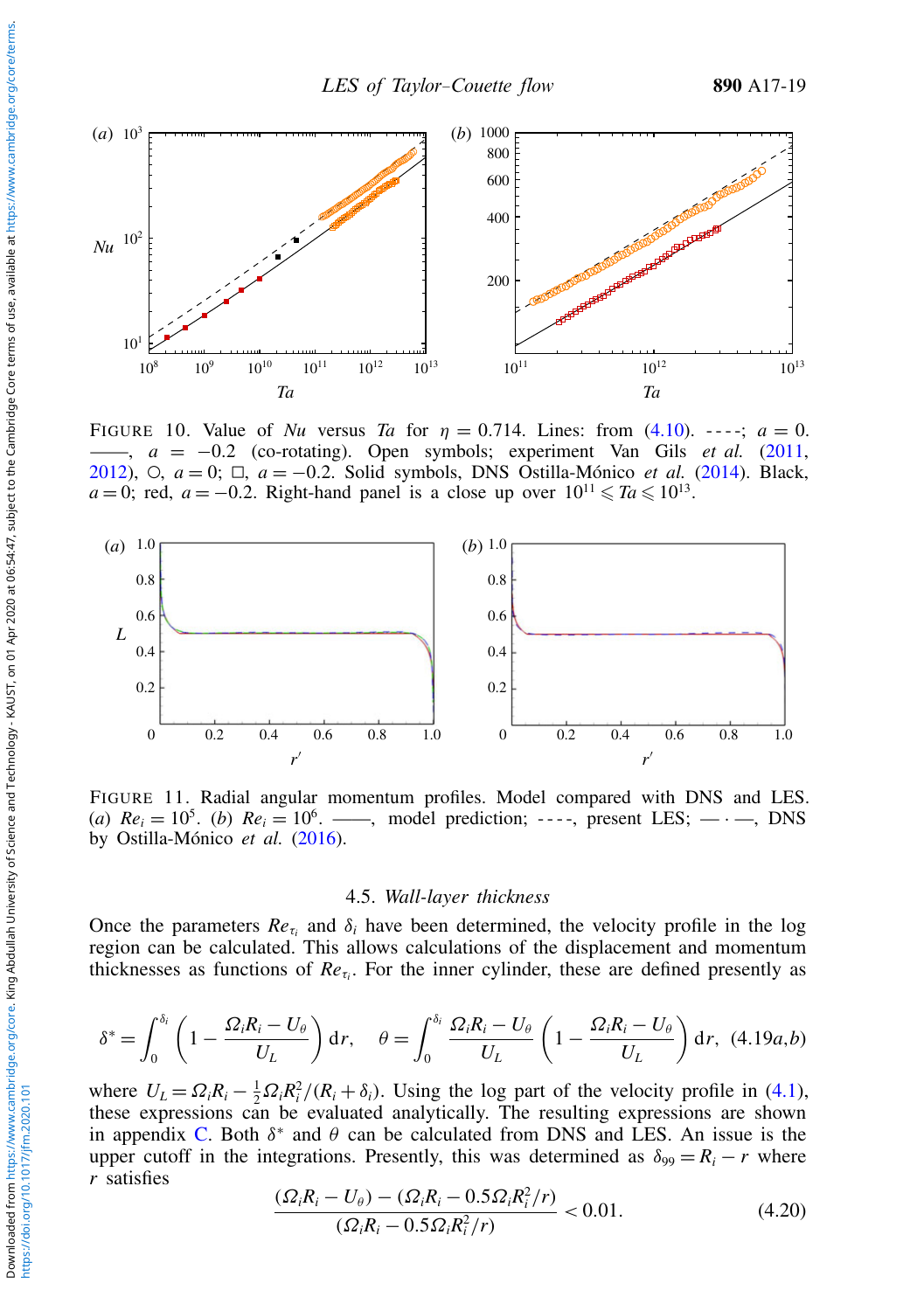<span id="page-19-0"></span>

FIGURE 12. Radial angular momentum profiles. Model compared with DNS and LES. (*a*)  $Re_i = 10^5$ . (*b*)  $Re_i = 3 \times 10^5$ . (*c*)  $Re_i = 6 \times 10^5$ . (*d*)  $Re_i = 10^6$ . ——, model prediction; ----, present LES; square symbols, DNS by Ostilla-Mónico *et al.* [\(2016\)](#page-29-8).

Results for  $\delta_{99}$ ,  $\delta^*$ ,  $\theta$  and the shape factor  $H = \delta^* / \theta$  from the model are shown in figure [13](#page-20-1) in comparison with both DNS and LES. Identifying  $\delta_i$  with the measured  $\delta_{99}$  provides an over-estimate. Both DNS and LES indicate a decline in the respective measures of wall-layer thicknesses as *Re<sup>i</sup>* increases, in agreement with the model.

#### 4.6. *Discussion*

The large *Re<sup>i</sup>* limit of the model behaviour is of interest. It is clear that the model indicates that, when  $Re<sub>i</sub>(Ta)$  increases at fixed  $\eta$  for smooth-wall flow on both cylinder surfaces,  $\delta_i/d$  and  $\delta_o/d$  (for the present outer wall profile) decline as the inverse of the Lambert *W*-function. This follows from [\(4.12\)](#page-14-1) and [\(4.8\)](#page-13-4). If the constant *L* region separating the two wall layers remains intact at exceptionally large *Re<sup>i</sup>* or *Ta*, this suggests a limiting mean flow consisting of two asymptotically thinning wall layers in relation to the cylinder gap *d*, separated by a region where

<span id="page-19-1"></span>
$$
U_{\theta} = \frac{1}{2r} (\Omega_i R_i^2 + \Omega_o R_o^2).
$$
 (4.21)

The present model does not contain a description of turbulent intensities, however, both DNS and LES appear to support the hypothesis that  $u'_\theta u'_\theta$  and other intensities scale as  $u_{\tau_i}^2$ . An estimate can be made. Suppose that the peak azimuthal turbulence intensities are bounded by  $(u'_\theta u'_\theta)_{max}^+ = A_1 + B_1 \ln(Re_{\tau_i})$  (Lee & Moser [2015\)](#page-29-14) for absolute constants  $A_1, B_1$ . Then

$$
\frac{(u'_{\theta}u'_{\theta})_{max}}{\Omega_i^2 R_i^2} \sim \frac{\left(A_1 + B_1 \ln(Re_{\tau_i})\right) Re_{\tau_i}^2}{Re_i^2}.
$$
\n(4.22)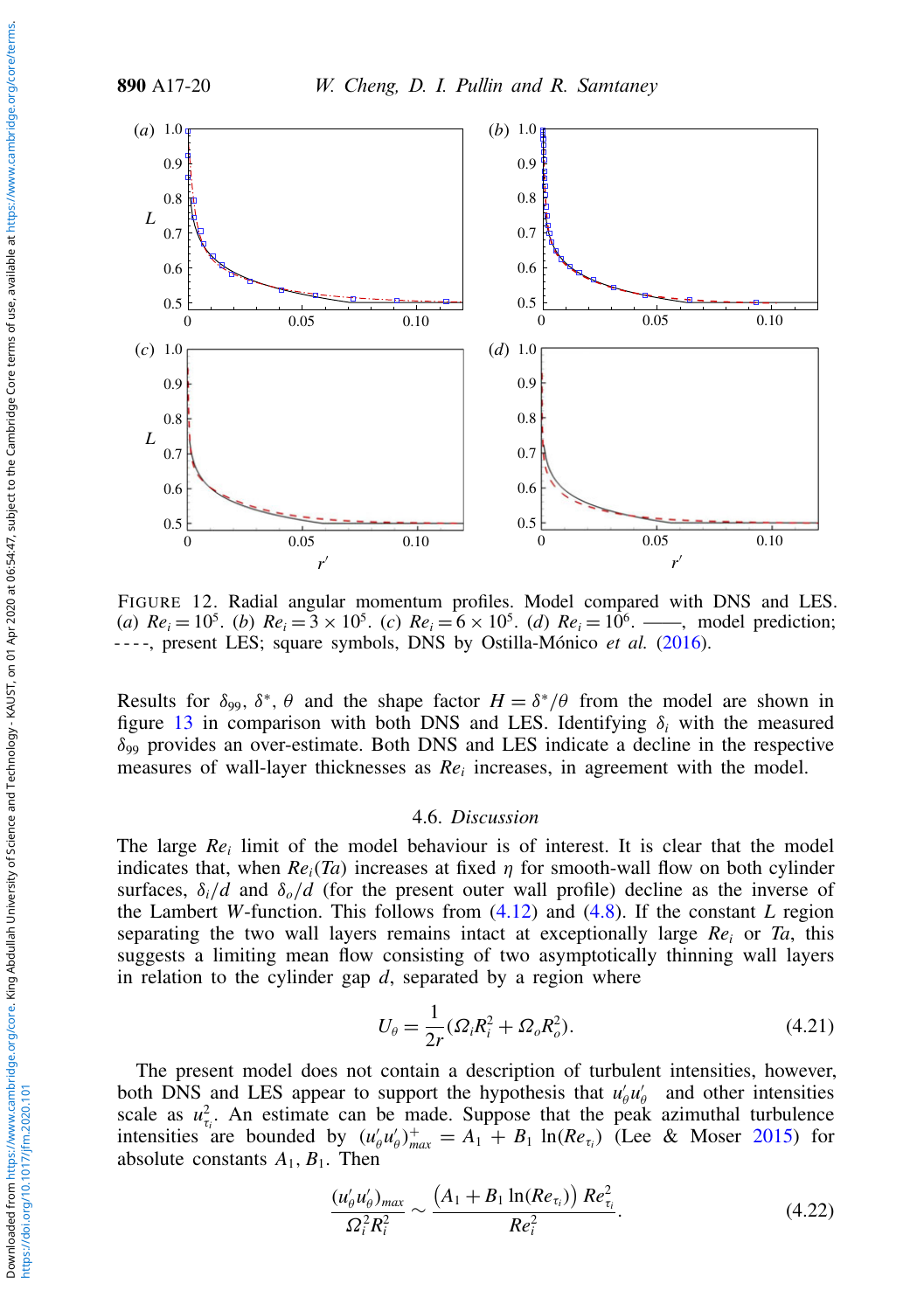<span id="page-20-1"></span>

FIGURE 13. Measures of boundary-layer thickness and shape factor *H* parameter versus  $Re_i$ . (*a*)  $\delta_{99}/d$ ; (*b*)  $\delta^*/d$ ; (*c*)  $\theta/d$ ; (*d*) *H*. Solid line; present model. Symbols: **n**, DNS by Ostilla-Mónico *et al.* [\(2016\)](#page-29-8); **▲** LES.

For arbitrarily large *Re<sub>i</sub>*, [\(4.12\)](#page-14-1) indicates that  $Re_{\tau_i} \sim Re_i/ln(Re_i)$ . It follows that, for a strictly smooth-wall flow,  $(u'_\theta u'_\theta)_{max}/(\Omega_i^2 R_i^2) \sim \ln(Re_{\tau_i})/(\ln(Re_i))^2$  when  $Re_i \to \infty$ . This shows slow but monotonic decrease to zero in this limit. Hence, the present results may be interpreted to imply that, for smooth-wall flow, the very large  $Re<sub>i</sub>$  state consists of a mean flow over most of the cylinder gap described by [\(4.21\)](#page-19-1) together with slowly declining turbulent intensities in relation to the square of the driving cylinder surface speed Ω*iR<sup>i</sup>* . Huge *Re<sup>i</sup>* would be required to access this asymptotic state.

#### <span id="page-20-0"></span>5. Rough walls

# 5.1. *Roughness function*

The extension of the present empirical model to turbulent, rough-wall flow with small-scale sandgrain-type roughness of scale *k<sup>s</sup>* is now developed. For simplicity,  $a = 0$  is considered. The effects of sandgrain roughness is represented by use of a (Hama [1954\)](#page-29-22) roughness function  $\Delta U^+(k_s^+)$  where  $k_s^+ = k_s u_{\tau_i}/v$ . High Reynolds number pipe flow data for small-scale roughness (Shockling, Allen & Smits [2006\)](#page-29-23) and recent DNS (Berghout *et al.* [2019\)](#page-28-6) at low Reynolds numbers both favour a Nikuradse-type (Nikuradse [1933\)](#page-29-24) empirical correlation for  $\Delta U^+(k_s^+)$  in the transitional range of  $k_s^+$ . A generalized form of the (Colebrook [1939\)](#page-28-7) roughness function is utilized, given by

https://doi.org/10.1017/jfm.2020.101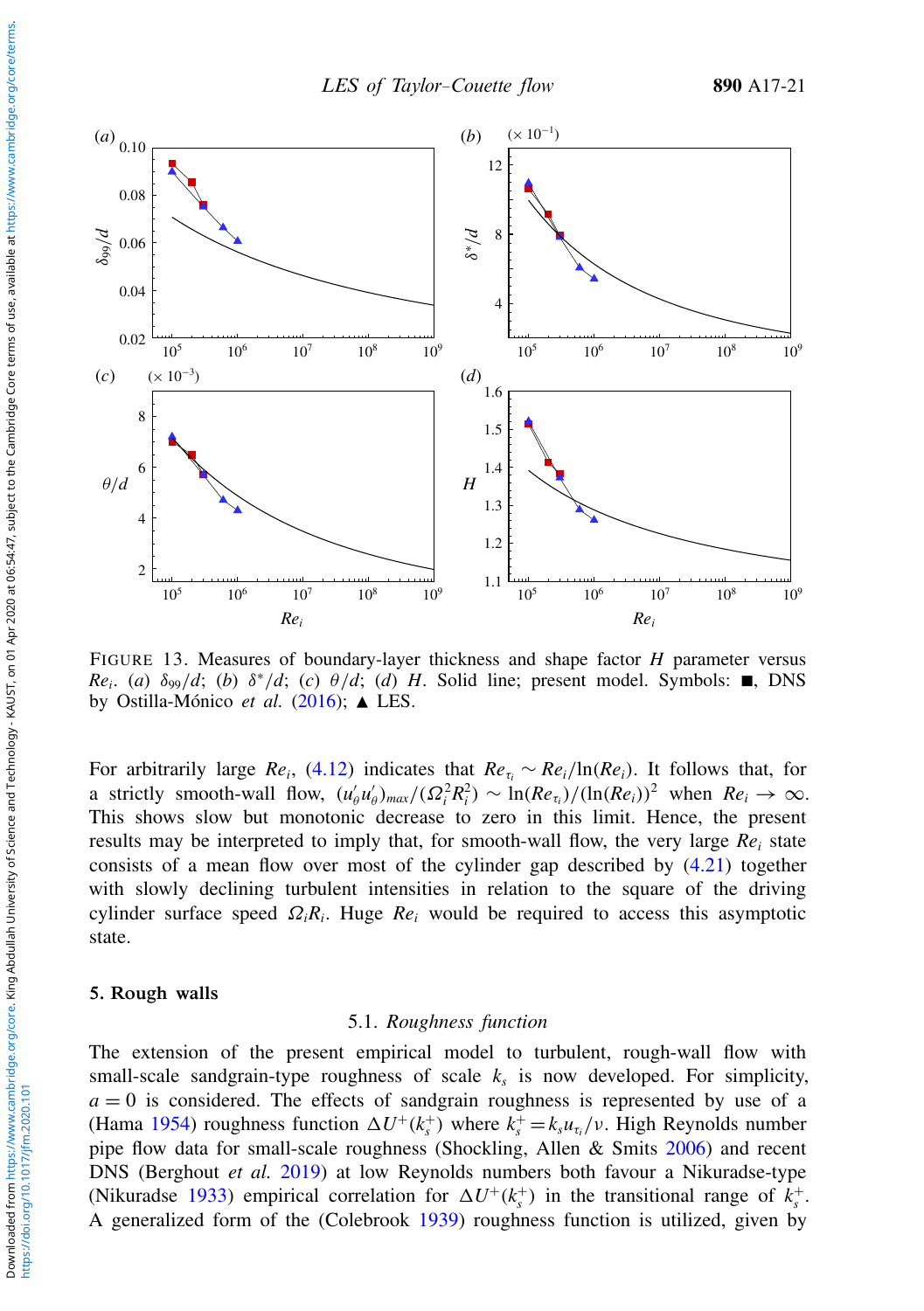<span id="page-21-1"></span>

FIGURE 14. Value of  $\Delta U^+(k_s^+)$  compared with the Nikuradse sandgrain data (Jiménez [2004\)](#page-29-25). κ = 0.4, *A* = 4.5, *B* = 8.0. Dashed line; [\(5.1\)](#page-21-0), *p* = 1. Solid line; [\(5.1\)](#page-21-0), *p* = 4.

<span id="page-21-0"></span>
$$
\Delta^+ U(k_s^+) = \frac{1}{p\kappa} \ln(1 + \beta(k_s^+)^p), \quad \beta = \exp\left(p\kappa(A - B)\right), \tag{5.1a,b}
$$

where *B* is the Nikuradse constant and  $p \ge 1$ . The functional form for  $\beta$  in [\(5.1\)](#page-21-0) guarantees that, when  $k_s$  is very large,  $\Delta^+ U(k_s^+) \to 1/\kappa \ln(k_s^+) + A - B$  which is the large  $k_s^+$ , asymptotic Nikuradse form. The value  $p = 1$  corresponds to the Colebrook [\(1939\)](#page-28-7) form. The limit  $p \to \infty$  gives  $\Delta^+ U(k_s^+) \to 0$  for  $k_s^+ < \exp[\kappa (B - A)]$  and is equal to the Nikuradse limit form for  $k_s^+$  >  $\exp[\kappa(B-A)]$ . Figure [14](#page-21-1) shows equation [\(5.1\)](#page-21-0) for  $p=1$  (Colebrook) and  $p=4$  with  $\kappa = 0.4$ ,  $A=4.5$ ,  $B=8.0$  compared with the Nikuradse sandgrain data (Jiménez [2004\)](#page-29-25). Use of  $p=4$ , gives a substantially improved approximation to the data over  $p = 1$ .

#### 5.2. *Rough-wall empirical model*

The inner wall can again be treated in isolation provided that the uniform angular momentum region exists, separating the wall layers on the inner- and outer-cylinder walls. For the inner wall, the velocity matching equation  $(4.5)$  is replaced by

<span id="page-21-2"></span>
$$
\Omega_i R_i - u_{\tau_i} \left( \frac{1}{\kappa} \ln \left( \frac{\delta_i u_{\tau_i}}{\nu} \right) + A - \frac{1}{p \kappa} \ln \left( 1 + \beta (k_s^+)^p \right) \right) - \frac{\Omega_i R_i^2}{2(R_i + \delta_i)} = 0. \tag{5.2}
$$

Equation [\(4.8\)](#page-13-4) is retained. Again, a single equation for  $Re_{\tau_i}$  can be obtained by substituting [\(4.8\)](#page-13-4) into [\(5.2\)](#page-21-2) with  $\alpha = 1/2$ , and converting to non-dimensional parameters to give

<span id="page-21-3"></span>
$$
-2ARe_{\tau_i} + \frac{Re_i(Re_i + Re_{\tau_i})}{2Re_i + Re_{\tau_i}} - \frac{2Re_{\tau_i}}{p\kappa} \ln\left(\frac{(\eta Re_{\tau_i}^2)^p}{((1-\eta)Re_i)^p(1+\beta(2\epsilon Re_{\tau_i})^p)}\right) = 0, \quad (5.3)
$$

where  $\epsilon = k_s/d$  is the ratio of the sandgrain roughness scale to the cylinder gap. When  $\epsilon = 0$ , equation [\(4.10\)](#page-14-0) (with  $a = 0$ ) is recovered.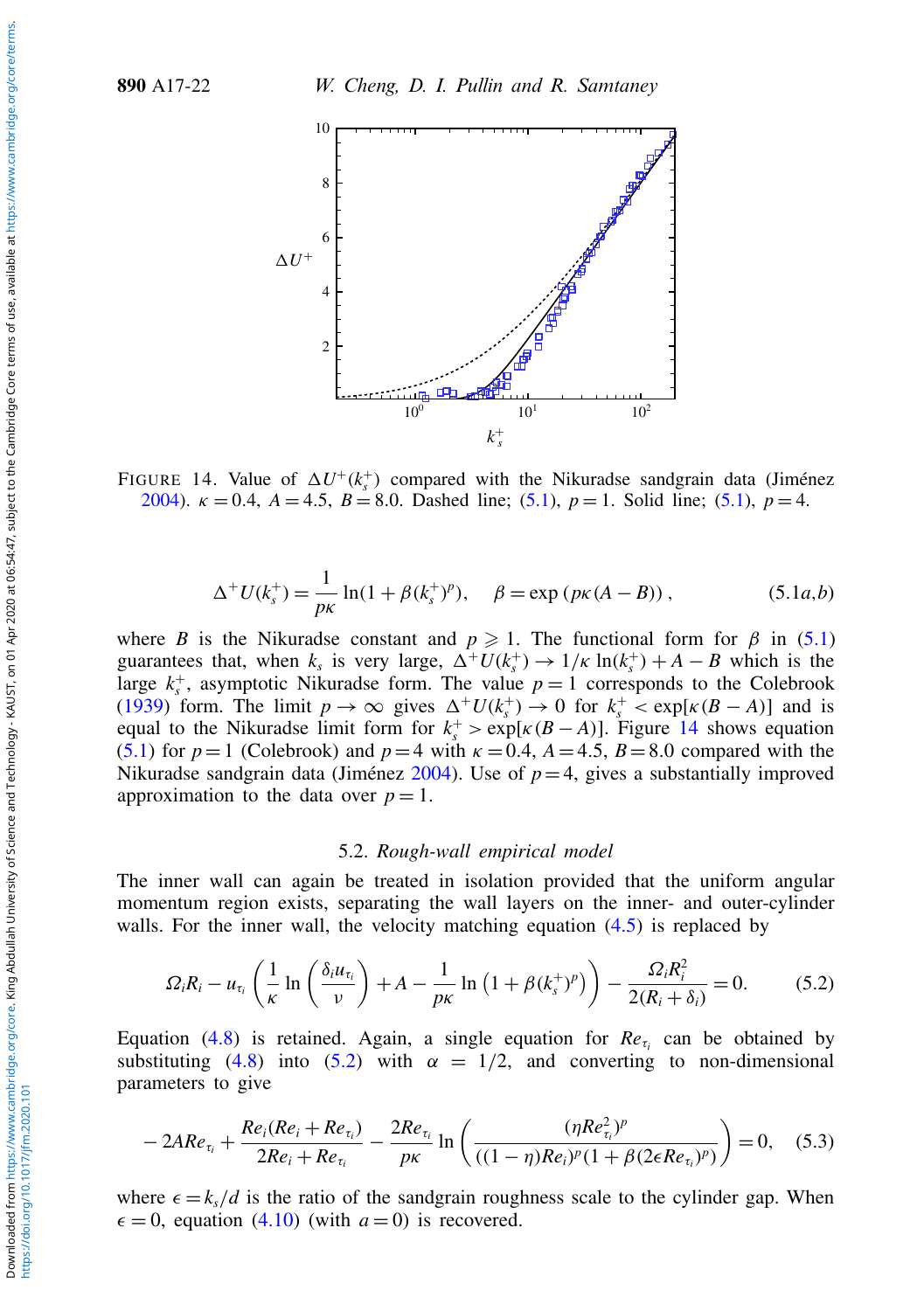To illustrate the behaviour with rough walls, it is preferable to utilize the skinfriction coefficient defined as  $C_f \equiv 2\tau_{i,w}/(\Omega_i R_i)^2$  where  $\tau_{i,w} = \rho u_{\tau_i}^2$ . In terms of the other parameters  $C_f$  can be expressed as

<span id="page-22-0"></span>
$$
C_f = 8 \frac{Re_{\tau_i}^2}{Re_i^2} = \frac{4Nu}{\eta(1+\eta)Re_i}.
$$
\n(5.4)

Substituting an expression for  $Re_{\tau_i}$  obtained from the first of [\(5.4\)](#page-22-0) into [\(5.3\)](#page-21-3) gives, after some algebra,

<span id="page-22-1"></span>
$$
2 - \frac{8}{8 + \sqrt{2}\sqrt{C_f}} - \sqrt{2C_f}A
$$
  
 
$$
- \frac{\sqrt{2C_f}}{p\kappa} \ln \left( \frac{(\eta C_f Re_i)^p}{(4(1 - \eta))^p (2^p + (\sqrt{2C_f} \epsilon Re_i)^p \exp(p\kappa(A - B)))} \right) = 0.
$$
 (5.5)

#### 5.3. *Fully rough-wall limit*

Two limits are of interest. The first is the smooth-wall case  $\epsilon \to 0$  with  $Re_i$  fixed. This follows directly by using  $\epsilon = 0$  in [\(5.5\)](#page-22-1), The second is  $Re_i \rightarrow \infty$  at any finite  $\epsilon > 0$ , which takes the form

<span id="page-22-2"></span>
$$
2 - \frac{8}{8 + \sqrt{2}\sqrt{C_f}} - \frac{\sqrt{2C_f}}{\kappa} \left( B\kappa + \ln\left(\frac{\eta\sqrt{C_f}}{4\sqrt{2}\epsilon(1-\eta)}\right) \right) = 0,\tag{5.6}
$$

which, as expected, is independent of *p*. Hence, for fully rough-wall, turbulent walllayer flow, the skin friction, and therefore the torque required to sustain the motion, becomes independent of  $Re_i$ , and depends only on  $\eta$  and  $\epsilon$ .

Neither  $(5.5)$  nor  $(5.6)$  can be solved analytically for  $C_f$ . But if the first two terms of the left-hand side of [\(5.6\)](#page-22-2) are replaced by their leading-order Taylor expansion in the small quantity  $\sqrt{C_f}$ , then the result is

<span id="page-22-4"></span>
$$
1 + \frac{\sqrt{C_f}}{4\sqrt{2}} - \frac{\sqrt{2C_f}}{\kappa} \left( B\kappa + \ln\left(\frac{\eta\sqrt{C_f}}{4\sqrt{2}\epsilon(1-\eta)}\right) \right) = 0. \tag{5.7}
$$

This equation has the solution

<span id="page-22-3"></span>
$$
C_f = \frac{\kappa^2}{2W^2(Z)}, \quad Z = \frac{\kappa \eta \exp(B\kappa - \kappa/8)}{8\epsilon(1 - \eta)}.\tag{5.8a,b}
$$

For the range of parameters considered presently, numerical solutions to [\(5.5\)](#page-22-1) agree with  $(5.8)$  to 3–4 significant figures. Other relevant quantities can now be calculated as

<span id="page-22-5"></span>
$$
k_s^+ = \frac{1}{\sqrt{2}} \epsilon \sqrt{C_f} Re_i, \quad \frac{\delta_i}{d} = \frac{\eta \sqrt{C_f}}{4\sqrt{2}(1-\eta)}.
$$
 (5.9*a*,*b*)

Together with [\(5.7\)](#page-22-4), the second of [\(5.9\)](#page-22-5) shows that, when  $Re_i \rightarrow \infty$ ,  $\delta_i/d$  is also independent of *Re<sup>i</sup>* . The model predicts that, at sufficiently high *Re<sup>i</sup>* and sufficiently small  $\epsilon$ , the asymptotic rough-wall state consists of constant  $C_f$  and wall-layer thickness  $\delta_i/d$  that are independent of *Re*<sub>*i*</sub> (and hence of *Ta*). Figure [15\(](#page-23-0)*a*) shows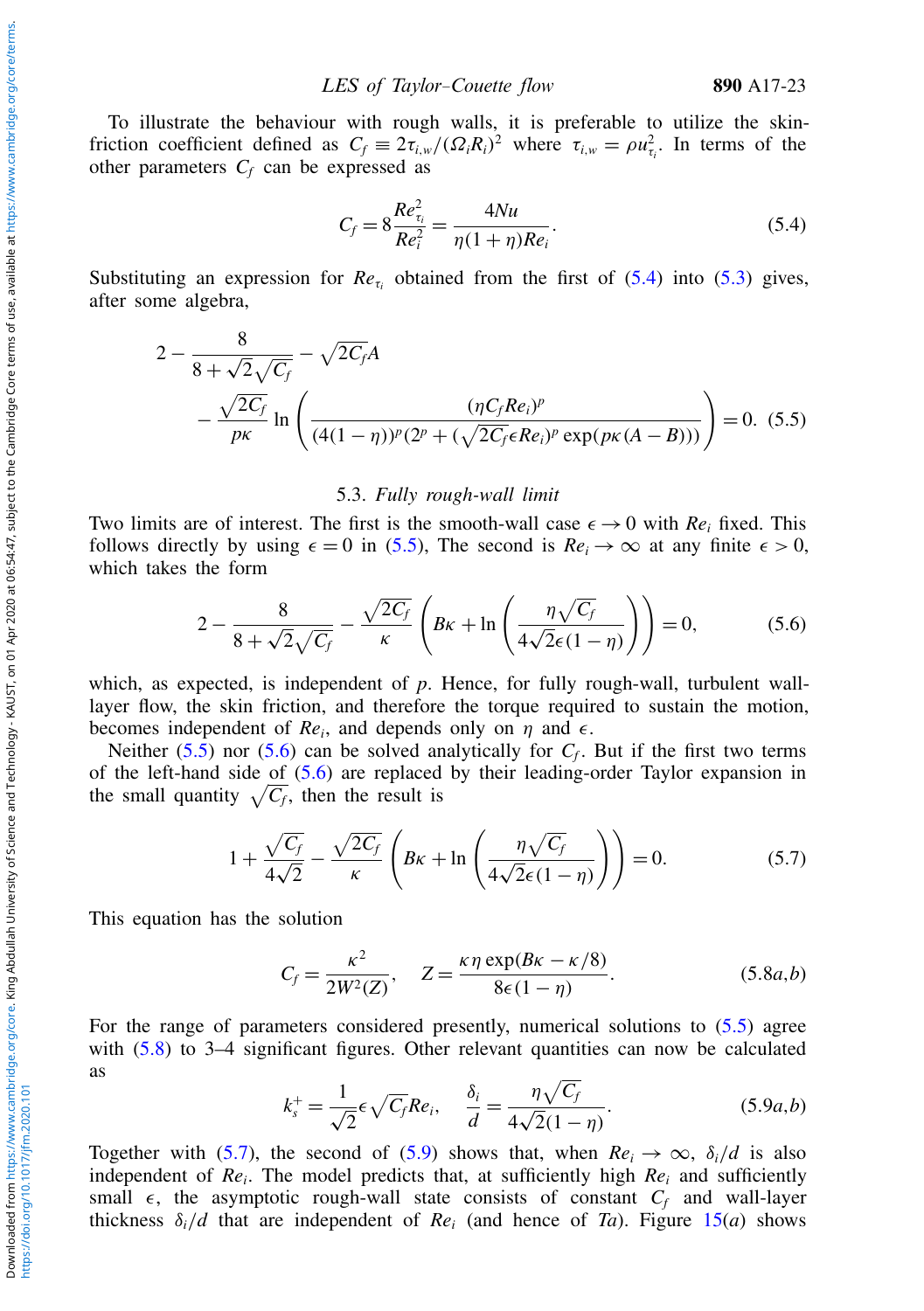<span id="page-23-0"></span>

FIGURE 15. Skin-friction coefficient  $C_f$  for different roughness levels. (*a*)  $C_f$  versus  $Re_i$ for  $\eta = 0.909$ . Solid lines: model prediction. Top to bottom  $\epsilon = k_s/d = 4 \times 10^{-3}$ , 2 × 10<sup>-3</sup>, 10<sup>-3</sup>, 4 × 10<sup>-4</sup>, 10<sup>-4</sup>, 10<sup>-5</sup>, 10<sup>-6</sup>, 0. ■, DNS by Ostilla-Mónico *et al.* [\(2016\)](#page-29-8); ▲, present LES. (*b*)  $C_f$  versus  $\epsilon = k_s/d$ . Top to bottom  $\eta = 0.5, 0.72, 0.909$ .

 $C_f$  versus  $Re_i$  with  $\eta = 0.909$  with several values of  $\epsilon$  including the smooth-wall limit  $\epsilon \to 0$ , obtained from numerical solution of [\(5.5\)](#page-22-1) with  $p = 4$ ,  $\kappa = 0.4$ ,  $A = 4.5$ ,  $B = 8.0$ . This is essentially a Moody [\(1944\)](#page-29-26) diagram for a TC flow with a uniformly rough inner cylinder and an outer stationary cylinder, and with small-scale roughness. Figure [15\(](#page-23-0)*b*) shows the fully rough  $C_f(\eta, \epsilon)$  given by [\(5.8\)](#page-22-3).

The large  $Re_i$  limit behaviour at finite  $\epsilon$  is clear. For  $\eta = 0.909$ , the second of [\(5.9\)](#page-22-5) shows that  $\delta_i/d = 1.766\sqrt{C_f}$ . Hence figure [15\(](#page-23-0)*a*) with the ordinate rescaled also shows the large  $Re_i$  behaviour of  $\delta_i/d \sim \sqrt{C_f}$ . For  $\epsilon = 10^{-3}$ ,  $10^{-4}$ ,  $10^{-5}$ ,  $10^{-6}$ , the limiting values are  $\delta_i/d = 6.7 \times 10^{-2}$ ,  $5.30 \times 10^{-2}$ ,  $4.33 \times 10^{-2}$ ,  $3.66 \times 10^{-2}$ respectively. The model can be expected to be physically consistent provided that  $\delta_i/k_s > 10$  approximately, so that the log-like wall layer can exist. This is satisfied by all numerical solutions presented. In fact, a predictive estimate can be made of an upper bound on  $\epsilon$  in order that  $\delta_i/k_s \geq 10$ . Using  $\epsilon = (k_s/\delta_i) \times (\delta_i/d)$  with  $(k_s/\delta_i) = 1/10$  and using the second of [\(5.9\)](#page-22-5) we can obtain

<span id="page-23-1"></span>
$$
10\epsilon_b = \frac{\eta \sqrt{C_f(\epsilon_b)}}{4\sqrt{2}(1-\eta)}.\tag{5.10}
$$

Together with [\(5.8\)](#page-22-3), it can be concluded that this bound  $\epsilon_b$  is a function of  $\eta$  only. For  $\eta = 0.909, 0.714, 0.5,$  solving [\(5.10\)](#page-23-1) numerically gives  $\epsilon_b = 0.00884, 0.00221, 0.000885$ respectively.

For completeness, the rough-wall model results in *Nu*, *Ta* variables are also shown. Using [\(5.4\)](#page-22-0), *Nu* is proportional to  $Re<sub>i</sub>$  with a coefficient proportional to  $C<sub>f</sub>$ , and that depends on both  $\eta$  and  $\epsilon$ . Using [\(3.3\)](#page-5-0) and [\(5.4\)](#page-22-0) we can obtain generally

$$
Nu = \frac{2\eta^3 C_f}{(1+\eta)^2} Ta^{1/2}.
$$
\n(5.11)

Hence, in the fully rough limit, it follows that  $Nu \sim Ta^{1/2}$ , again with a coefficient that depends on both  $\eta$  and  $\epsilon$ . Figure [16](#page-24-1) shows model results for *Nu* versus *Ta* for rough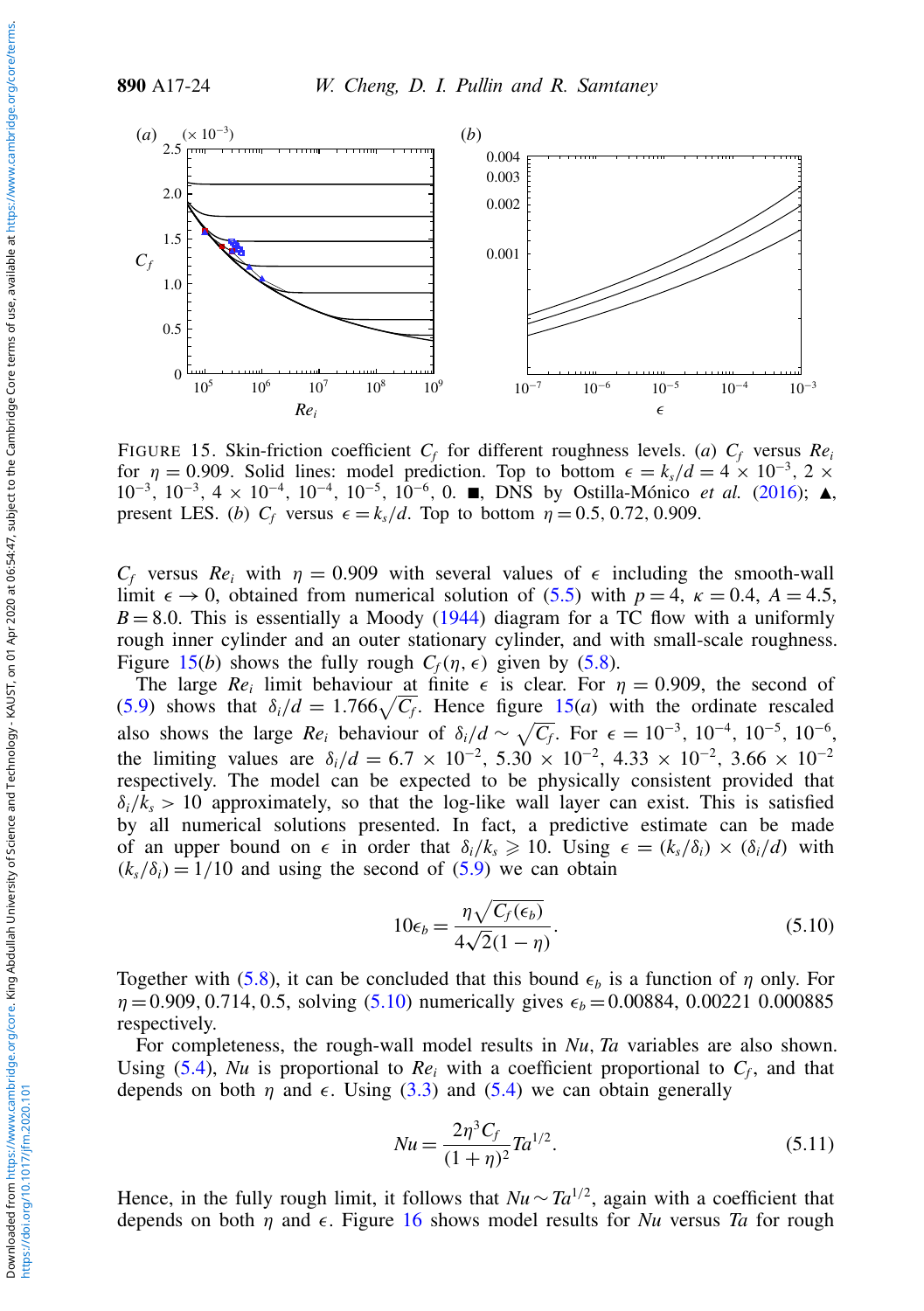<span id="page-24-1"></span>

FIGURE 16. Value of *Nu* versus *Ta* for rough, inner-cylinder walls. (*a*)  $\eta = 0.5$ , (*b*)  $\eta = 0.909$ . Solid lines: model prediction. Dashed line; slope 1/2. Symbol key; see figures [8](#page-16-0) and [15.](#page-23-0)

walls. The transition from smooth-wall flow where  $Nu \sim Ta^{1/2}$  with Lambert function corrections to fully rough behaviour  $Nu \sim Ta^{1/2}$  is clear.

Zhu *et al.* [\(2018\)](#page-30-9) measures skin friction in TC flow with wall roughness consisting of 1–192 spanwise vertical rigs with square cross-section and with height ranging from 1.5 % to 10 % of the gap *d*. Although these roughness heights are larger than the bound  $\epsilon_b$  provided above, and are generally of the order of the present model estimate of the wall-layer thickness, and although the equivalent sandgrain roughness values are not known, a comparison between the present model and their data is nonetheless shown in figure [17.](#page-25-0) Here, the present  $\epsilon = k_s/d$  is made equal to  $h/d$ , where *h* is the rib height. The model calculation is reasonably close to experimental values for  $h/d = 0$ , 0.075 and 0.1 but there are differences of order a factor of two for  $h/d = 0.05$ . This is probably attributable to the reasons discussed above.

#### <span id="page-24-0"></span>6. Conclusion

The present study uses wall-resolved large-eddy simulation to simulate Taylor– Couette flow with a narrow gap (radius ratio  $\eta = R_i/R_o = 0.909$ ) between the inner, rotating cylinder and the outer stationary cylinder. The LES is implemented via a general curvilinear coordinate code with a non-staggered, velocity mesh. Fourth-order central difference schemes are used for all spatial discretization.

Two cases at  $Re_i = 10^5$  and  $3 \times 10^5$  are used as verification cases. By comparing the mean-velocity profile  $U^+$  and turbulent intensities  $(u'_\theta u'_\theta)^+$ ,  $(u'_y u'_y)^+$  and  $(u'_r u'_r)^+$ , it is shown that the present LES framework can reasonably capture the main features of TC flows, including the quantitative behaviour of spanwise Taylor rolls, the log profile in the inner-cylinder mean-velocity profile and the angular momentum redistribution due to the presence of Taylor rolls, up to  $Re_i = 1 \times 10^6$ , which corresponds to a Taylor number  $Ta = 1.108 \times 10^{12}$ . Azimuthal turbulence intensities near the inner-cylinder wall indicate that the peak intensity scaled on the friction velocity increases though our full range of *Re<sup>i</sup>* while its location with respect to the inner wall surface, when scaled on inner variables, shows little variation.

A simple empirical model is developed that describes the mean-flow properties of Taylor–Couette flow when the outer cylinder is either stationary or co-rotating. The model consists of three contiguous flow regions; two contain turbulent wall layers,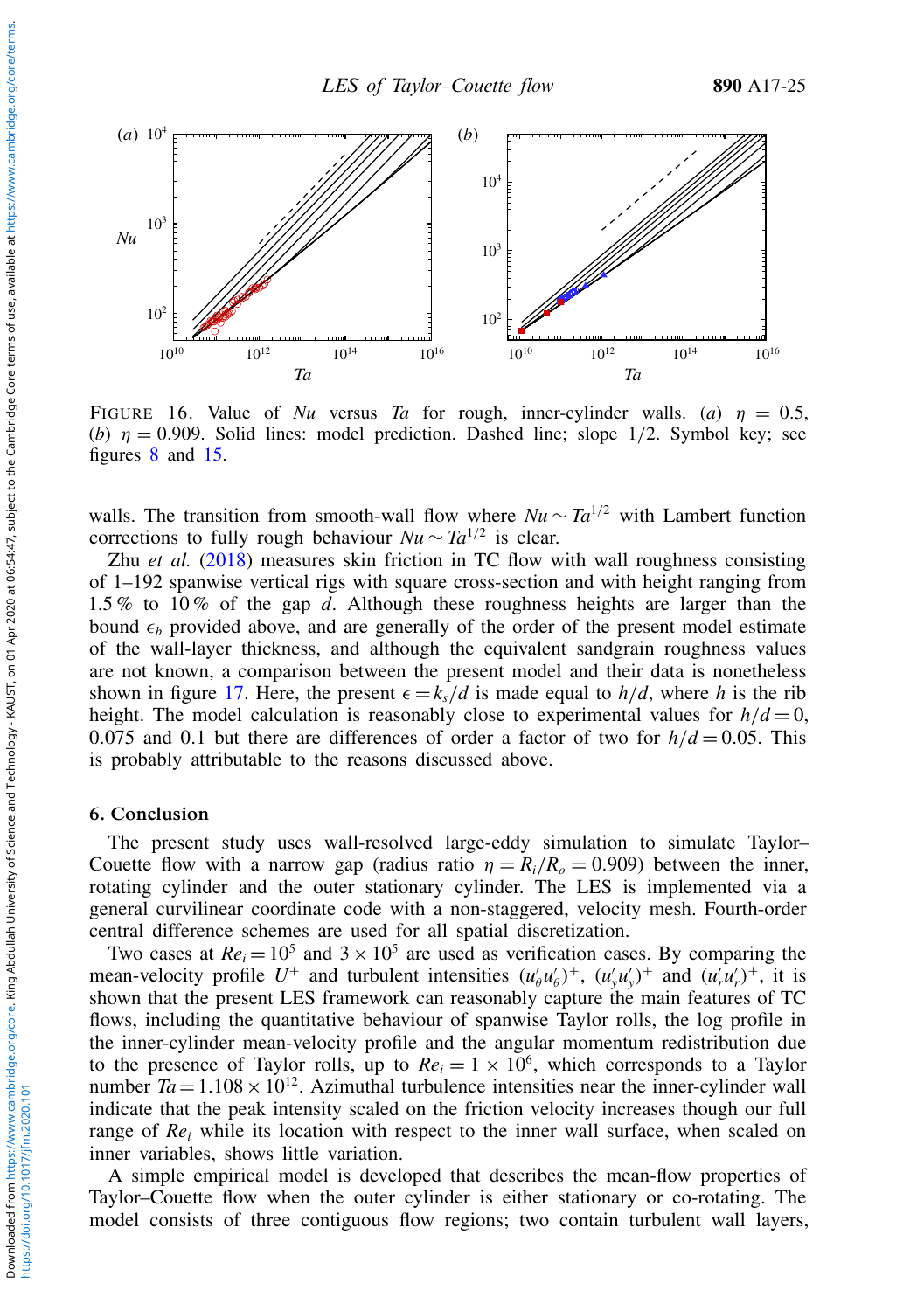<span id="page-25-0"></span>

FIGURE 17. Comparison of roughness model (generalized Colebrook,  $p = 4$ ), with data by Zhu *et al.* [\(2018\)](#page-30-9). Model prediction: lines. From bottom to top:  $\epsilon = h/d = 0$ , 0.05, 0.075 and 0.1. Data by Zhu *et al.* [\(2018\)](#page-30-9):  $\Box$ ,  $h/d = 0$ ;  $\Box$  (green),  $h/d = 0.05$ ;  $\triangle$ ,  $h/d =$ 0.075;  $\bigcirc$ ,  $h/d = 0.1$ .

one at each cylinder wall, while the third is a central annular region of constant angular momentum. The model requires that this constant angular momentum per unit mass is known and equal to the average of angular momentum corresponding to rotation with inner- and outer-cylinder angular velocities  $\Omega_i$ ,  $\Omega_o$ . It is supposed that this three-region state is produced by redistribution of angular momentum by either mean-flow or instantaneous fluctuating Taylor-roll motion, and further, that this persists to arbitrarily high Taylor number. Inside each wall layer, the flow is modelled by a standard log-like profile with  $\kappa = 0.4$ ,  $A = 4.5$ . The model takes an analytic form by implementing equality of azimuthal velocity at the region boundaries. It is closed by additional modelling of the thickness of the inner-cylinder wall layer as confined by a balance between radial turbulent diffusion and the wall-confinement effect of Taylor rolls. This gives the approximation that the inner wall-layer thickness is proportional to the local friction velocity divided by the cylinder angular velocity. A single arbitrary parameter is present which is set equal to 0.5. The composite model is shown to postdict the effects of the cylinder ratio  $\eta$ , the Taylor number *Ta* and the angular velocity ratio for co-rotation over the range of available DNS, experiment and the present LES. At large *Ta*, an approximate but sufficiently accurate model reduction gives a specific analytical form where the Nusselt number grows somewhat slower than the square root of the Taylor number. As *Ta* increases, the wall layers shrink in thickness on the cylinder gap scale but grow on their respective inner scales.

A model extension to a rough inner wall comprising uniform sandgrain roughness is described in § [5.](#page-20-0) Use of a generalized Colebrook-type roughness function allows construction of a Moody diagram for Taylor–Couette flow. For given  $\eta$  and ratio of sandgrain roughness to cylinder gap, an asymptotic rough-wall state is found when  $Re_i \rightarrow \infty$  with constant skin friction and wall-layer thickness that are both independent of  $Re_i - Ta$  but that depend of the cylinder radii ratio  $\eta$ . Here, the Nusselt number is proportional to  $Ta^{1/2}$ .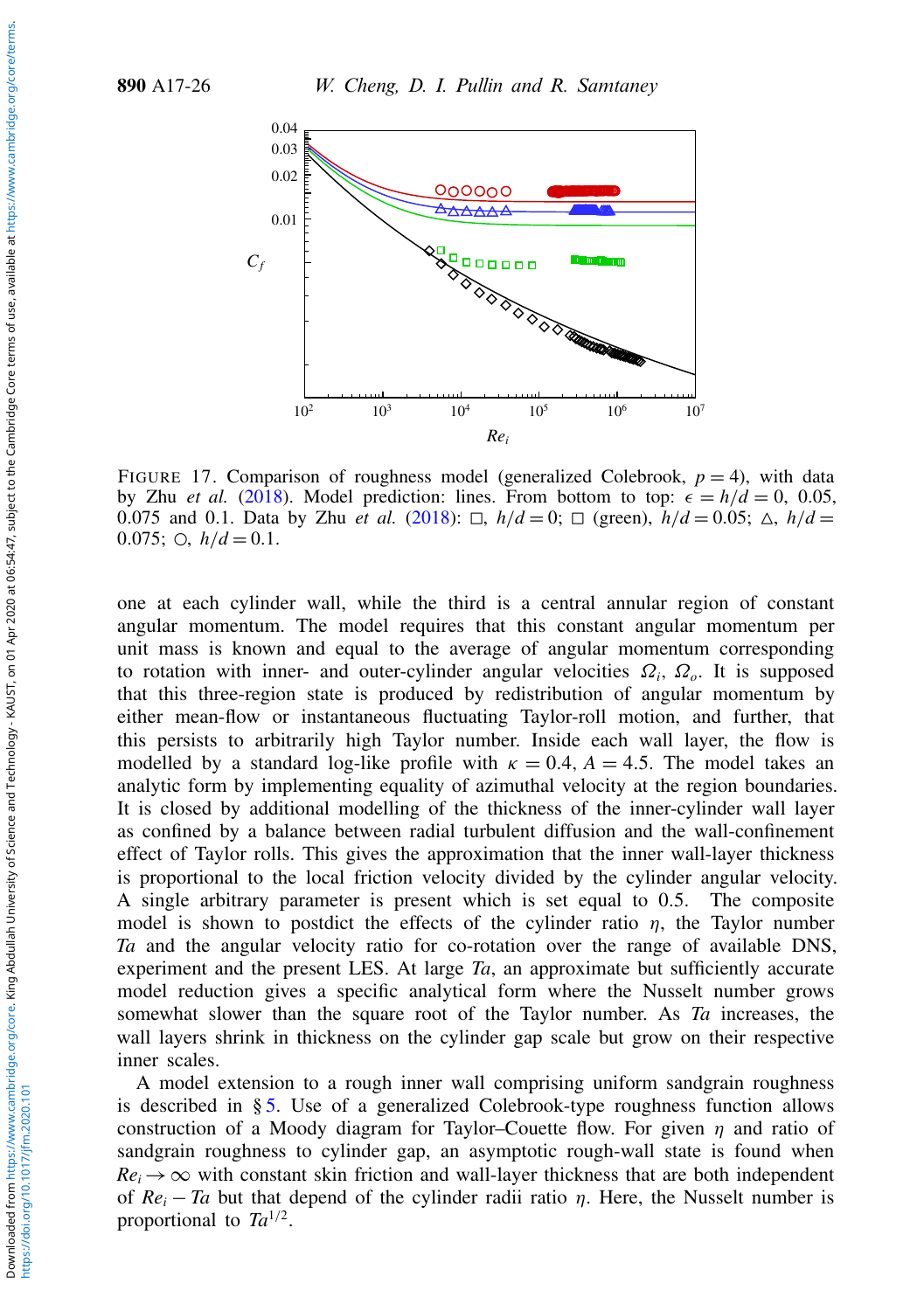At gigantic  $Re_i(T_a)$ , for strictly smooth-wall flow, an asymptotic state is indicated where the uniform angular momentum region occupies almost all of the cylinder gap, with turbulence intensities that approach zero when  $Re_i \rightarrow \infty$ . This is consistent with some estimates of the infinite Reynolds number, smooth-wall limit for pipe flow (Pullin, Inoue & Saito [2013;](#page-29-27) Cantwell [2019\)](#page-28-8). For any real cylinder surface, some small roughness level in relation to the cylinder gap dimension is expected. If this roughness is homogeneous, the roughness model extension predicts that the fully rough state will be the limit flow. This is a candidate for the 'ultimate regime' for Taylor–Couette flow discussed by Grossmann *et al.* [\(2016\)](#page-29-1). It is expected that the present roughness model can be used as a guide for the design of TC flow experiments with small-scale, homogeneous surface roughness.

#### Acknowledgements

This work was partially supported by the KAUST baseline research funds of R.S. The Cray XC40, Shaheen, at KAUST was utilized for all the reported LES. The authors gratefully acknowledge helpful comments from B. McKeon and N. Hutchins.

#### Declaration of interests

The authors report no conflict of interest.

#### <span id="page-26-0"></span>Appendix A. Outer wall-layer thickness

Our aim here is to determine the outer wall-layer thickness given δ*o*. Casting both  $(4.5)$ – $(4.6)$  in non-dimensional form, and eliminating  $Re<sub>i</sub>$  in each equation using  $(4.8)$ gives, after some algebra,

<span id="page-26-1"></span>
$$
\frac{a + \eta(2\tilde{\delta}_i(1-\eta) + \eta)}{2\tilde{\delta}_i(1-\eta)(\tilde{\delta}_i(1-\eta) + \eta)} - 4\left(\frac{1}{\kappa}\log(2\tilde{\delta}_i Re_{\tau_i}) + A\right) = 0,
$$
\n(A1)

<span id="page-26-2"></span>
$$
\frac{a(1-2\tilde{\delta}_{o}(1-\eta)) + \eta^2}{\tilde{\delta}_{i}(1-\tilde{\delta}_{o}(1-\eta))(1-\eta)} - 8\eta \left(\frac{1}{\kappa}\log(2\tilde{\delta}_{o}\eta Re_{\tau_{i}}) + A\right) = 0, \tag{A.2}
$$

where  $\tilde{\delta}_i = \delta_i/d$  and  $\tilde{\delta}_o = \delta_o/d$ . Eliminating  $\log(Re_{\tau_i})$  from  $(A 1)$ – $(A 2)$  gives a single equation linking  $\tilde{\delta}_o$  and  $\tilde{\delta}_i$ 

<span id="page-26-3"></span>
$$
\frac{\kappa \left(\tilde{\delta}_i(1 - 2\tilde{\delta}_o(1 - \eta)) - \eta \tilde{\delta}_o\right)(\eta^2 - a)}{\tilde{\delta}_i(1 - \tilde{\delta}_o(1 - \eta))(\tilde{\delta}_i(1 - \eta) + \eta)} - 8\eta \log\left(\frac{\tilde{\delta}_i}{\eta \tilde{\delta}_o}\right) = 0.
$$
 (A 3)

For the present application it is expected that both  $\tilde{\delta}_i$ ,  $\tilde{\delta}_o$  are rather smaller than unity. This suggests the expansion  $\tilde{\delta}_o = \varepsilon \tilde{\delta}_i^{(1)} + \varepsilon^2 \tilde{\delta}_i^{(2)} + \varepsilon^3 \tilde{\delta}_i^{(3)} + \cdots$  where  $\varepsilon$  is a nominally small parameter. Next, substitute into  $(A3)$  and Taylor expand in  $\varepsilon$  about  $\varepsilon = 0$ . Equating the coefficients of ascending powers of  $\varepsilon$  to zero gives a sequence of equations for  $\overline{\tilde{\delta}}_o^{(n)}$ ,  $n = 1, 2, \ldots$ . These can be solved sequentially. To the third order it is then found that

<span id="page-26-4"></span>
$$
\begin{split} \tilde{\delta}_{0} &= \frac{1}{\eta} \tilde{\delta}_{i} + \frac{2\kappa (1 - \eta)(\eta^{2} - a)}{\eta^{4} (8 - \kappa) + \kappa a \eta^{2}} \tilde{\delta}_{i}^{2} \\ &+ \frac{4\kappa^{2} (1 - \eta)^{2} (\eta^{2} - a)^{2} (\eta^{2} (12 - \kappa) + a\kappa)}{(\eta^{3} (8 - \kappa) + a\eta \kappa)^{3}} \tilde{\delta}_{i}^{3} + \cdots. \end{split} \tag{A4}
$$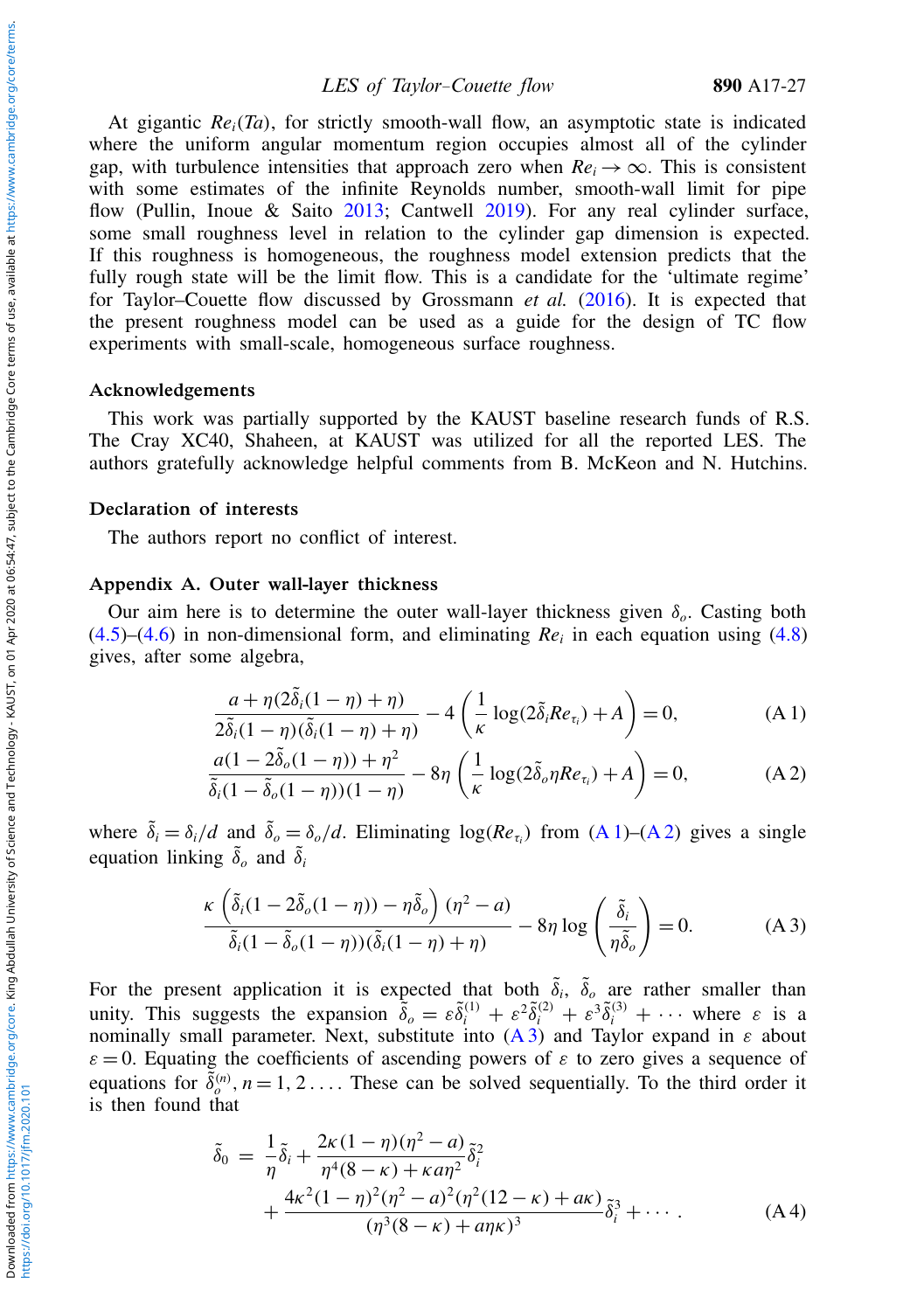For the cases considered presently, the leading order on the right-hand side of [\(A 4\)](#page-26-4) agrees to two, and generally to three, significant digits with numerical solutions to [\(A 3\)](#page-26-3). As an example take  $Re_i = 10^6$ ,  $\eta = 0.909$ ,  $a = 0$  for which we find  $\tilde{\delta}_i = 0.0589$ . Numerical solution of [\(A 3\)](#page-26-3) gives  $\tilde{\delta}_o = 0.064836737...$  Truncating [\(A 4\)](#page-26-4) at the first, second and third terms respectively gives the sequence  $\tilde{\delta}_o$  = 0.064796479. . ., 0.064836698. . ., 0.064836736. . . respectively. Perhaps interestingly, the leading-order approximation  $\tilde{\delta}_0 = \tilde{\delta}_i/\eta$ , when combined with [\(4.4\)](#page-13-0), shows that  $\delta_{\rho}^{+} = \delta_{i}^{+}$ : relative to their own local skin-friction conditions, both wall layers are of equal extent in their respective inner scalings.

#### <span id="page-27-0"></span>Appendix B. Small gap limit  $\eta \rightarrow 1$

When  $\eta \rightarrow 1$  at fixed *Ta*, the three-region model reaches a limit because the extent of the central constant angular momentum region reduces to zero. In other words, the two log layers occupy the whole gap. For values of  $\eta$  greater than this limiting value, a more physically appropriate model would be two log layers that meet at the gap centre (Grossmann & Lohse [2011\)](#page-29-20). Brief details are given where again we take  $a = 0$ . The two wall-layer profiles  $(4.1)$  and  $(4.3)$  are assumed to be equal at the gap centre  $r = R_i + d/2$ . Following the analysis of § [4,](#page-12-0) a single equation for  $Re_{\tau_i}$  can be developed as

$$
Re_i - 2A(1 + \eta)Re_{\tau_i} - \frac{2Re_{\tau_i}}{\kappa} \left[ (1 + \eta) \ln Re_{\tau_i} + \eta \ln \eta \right] = 0.
$$
 (B 1)

No closure equation is required. This equation has an analytic solution. When expressed in terms of (*Nu*, *Ta*), this is

<span id="page-27-2"></span>
$$
Nu(Ta,\eta,a) = \frac{4\kappa^2 \eta^3 Ta^{1/2}}{(1+\eta)^4 (W(Z_3))^2}, \quad Z_3 = \frac{4\kappa \eta^{2+\eta/(1+\eta)} Ta^{1/2} \exp[\kappa A]}{(1+\eta)^4}.
$$
 (B 2*a*,*b*)

Figure [18](#page-28-9) shows [\(B 2\)](#page-27-2) compared with  $(4.15)$  for  $Ta = 10^{12}$ . The curves intersect at  $\eta = 0.99134$ , which is close to the value  $\eta = 0.99084$  where  $\delta_i + \delta_o = d$  for the present three-region model. These are not identical because, at the latter value, the three-region model still contains one point (gap centre) where the angular momentum corresponds to the constraint, whereas this plays no role in the two-region model. The above suggests a transition from a three-region structure for values of  $\eta$  less than that at the intersection point, to a two-region structure that is close to plane-Couette flow for greater values. It is noted that the two-region model gives a poor approximation to the LES estimate of *Nu* at  $\eta = 0.909$ .

# <span id="page-27-1"></span>Appendix C. Expressions for  $\delta^*$ ,  $\delta_\theta$

Here expressions for  $\delta^*/d$  and  $\delta_\theta/d$  are provided. These are dimensionless forms of the integral definitions given in [\(4.19\)](#page-18-2)

$$
\frac{\delta^*}{d} = \tilde{\delta}_i - \frac{4(\tilde{\delta}_i(1-\eta) + \eta)((\kappa A - 1)Re_{\tau_i} + \log(2\tilde{\delta}_i Re_{\tau_i}))}{G},
$$
\n(C1)  
\n
$$
\frac{\delta_\theta}{d} = -(4\tilde{\delta}_i Q Re_{\tau_i} (4(2 + \kappa A(\kappa A - 2)) Q Re_{\tau_i} - \kappa (\kappa A - 1)Re_i S + \log[2\tilde{\delta}_i Re_{\tau_i}]
$$
\n
$$
\times (8(\kappa A - 1) Q Re_{\tau_i} - \kappa Re_i S + 4Q \log[2\tilde{\delta}_i Re_{\tau_i}]))/G^2,
$$
\n(C2)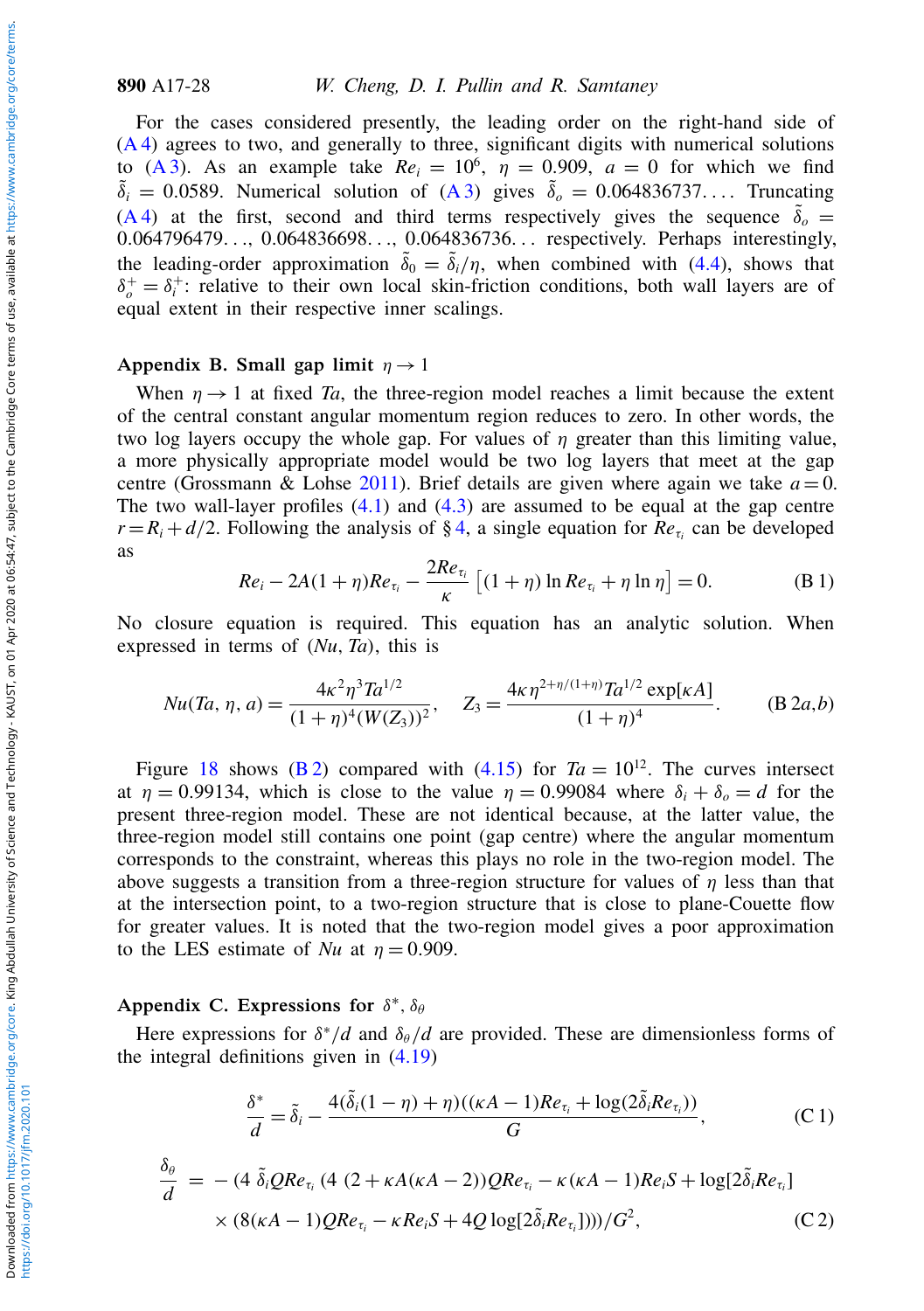<span id="page-28-9"></span>

FIGURE 18. Value of *Nu* versus  $\eta$ ,  $a = 0$ .  $Ta = 10^{12}$ . Dashed line; two-region model, [\(B 2\)](#page-27-2). Solid line; present three-region model. Filled triangle; LES.

where  $\tilde{\delta}_i = \delta_i/d$ , and

$$
S = 2\tilde{\delta}_i(1-\eta) + \eta, \quad Q = \tilde{\delta}_i(1-\eta) + \eta, \quad G = \kappa Re_i S. \tag{C3a-c}
$$

#### REFERENCES

- <span id="page-28-0"></span>ANDERECK, C. D., LIU, S. S. & SWINNEY, H. L. 1986 Flow regimes in a circular Couette system with independently rotating cylinders. *J. Fluid Mech.* 164, 155–183.
- <span id="page-28-6"></span>BERGHOUT, P., ZHU, X., CHUNG, D., VERZICCO, R., STEVENS, R. JAM. & LOHSE, D. 2019 Direct numerical simulations of Taylor–Couette turbulence: the effects of sand grain roughness. *J. Fluid Mech.* 873, 260–286.
- <span id="page-28-8"></span>CANTWELL, B. J. 2019 A universal velocity profile for smooth wall pipe flow. *J. Fluid Mech.* 878, 834–874.
- <span id="page-28-5"></span>CHAVANNE, A. X., CHILLA, F., CASTAING, B., HEBRAL, B., CHABAUD, B. & CHAUSSY, J. 1997 Observation of the ultimate regime in Rayleigh–Bénard convection. *Phys. Rev. Lett.* 79 (19), 3648–3651.
- <span id="page-28-2"></span>CHENG, W., PULLIN, D. I. & SAMTANEY, R. 2018*a* Large-eddy simulation of flow over a rotating cylinder: the lift crisis at  $Re_D = 6 \times 10^4$ . *J. Fluid Mech.* 855, 371–407.
- <span id="page-28-3"></span>CHENG, W., PULLIN, D. I. & SAMTANEY, R. 2018*b* Large-eddy simulation of flow over a grooved cylinder up to transcritical Reynolds numbers. *J. Fluid Mech.* 835, 327–362.
- <span id="page-28-1"></span>CHENG, W., PULLIN, D. I., SAMTANEY, R., ZHANG, W. & GAO, W. 2017 Large-eddy simulation of flow over a cylinder with  $Re_D$  from  $3.9 \times 10^3$  to  $8.5 \times 10^5$ : a skin-friction perspective. *J. Fluid Mech.* 820, 121–158.
- <span id="page-28-4"></span>CHUNG, D. & PULLIN, D. I. 2009 Large-eddy simulation and wall modelling of turbulent channel flow. *J. Fluid Mech.* 631, 281–309.
- <span id="page-28-7"></span>COLEBROOK, C. F. 1939 Turbulent flow in pipes, with particular reference to the transition region between the smooth and rough pipe laws. *J. Inst. Civil Engrs Lond.* 11, 133–156.

https://doi.org/10.1017/jfm.2020.101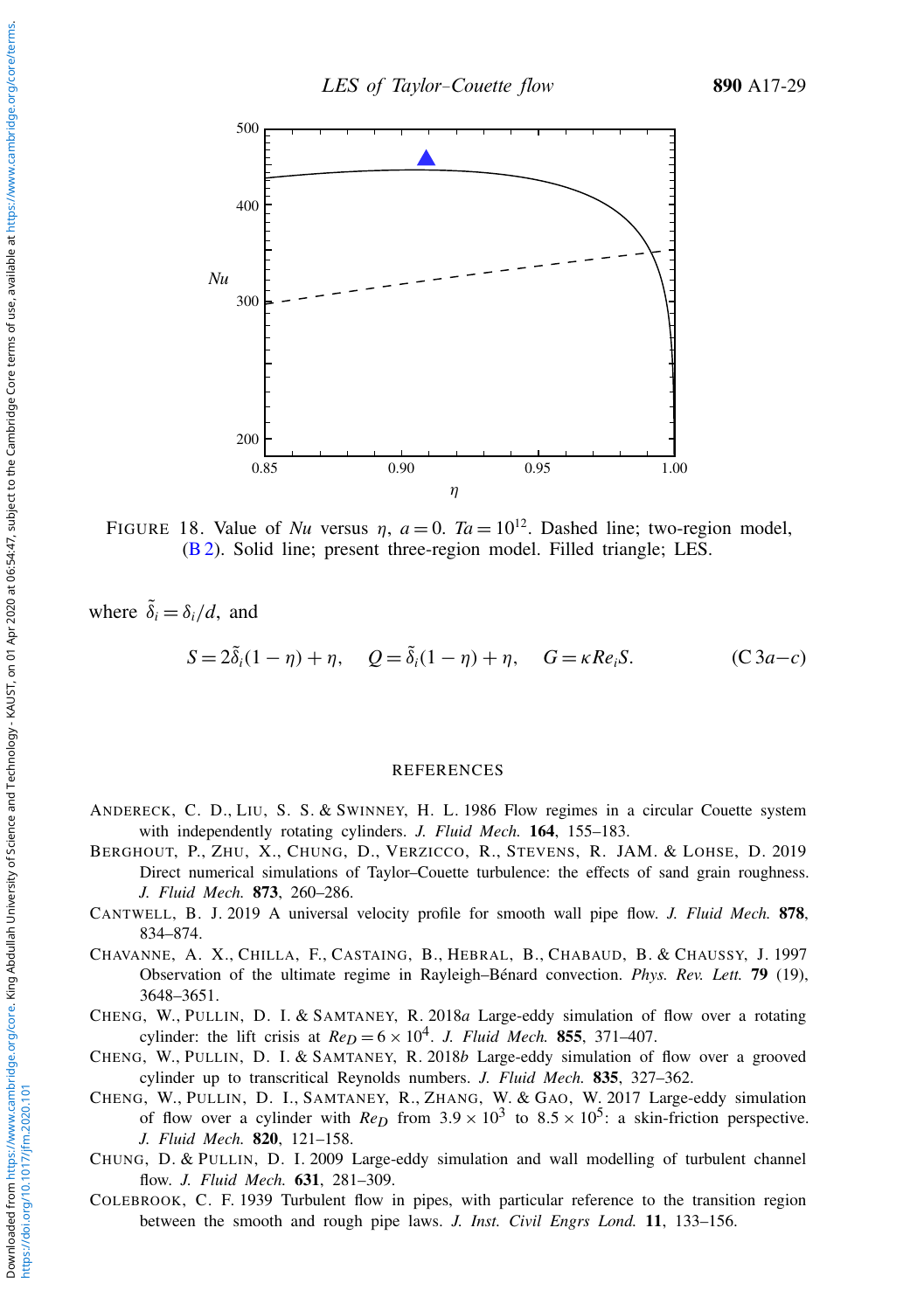<span id="page-29-0"></span>COLES, D. 1965 Transition in circular Couette flow. *J. Fluid Mech.* 21 (3), 385–425.

- <span id="page-29-21"></span>CORLESS, R. M., GONNET, G. H., HARE, D. E. G., JEFFREY, D. J. & KNUTH, D. E. 1996 On the Lambert *W* function. *Adv. Comput. Math.* 5 (1), 329–359.
- <span id="page-29-10"></span>GAO, W., ZHANG, W., CHENG, W. & SAMTANEY, R. 2019 Wall-modelled large-eddy simulation of turbulent flow past airfoils. *J. Fluid Mech.* 873, 174–210.
- <span id="page-29-20"></span>GROSSMANN, S. & LOHSE, D. 2011 Multiple scaling in the ultimate regime of thermal convection. *Phys. Fluids* 23 (4), 045108.
- <span id="page-29-1"></span>GROSSMANN, S., LOHSE, D. & SUN, C. 2016 High–Reynolds number Taylor–Couette turbulence. *Annu. Rev. Fluid Mech.* 48, 53–80.
- <span id="page-29-22"></span>HAMA, F. R. 1954 Boundary-layer characteristics for smooth and rough surfaces. *Trans. Soc. Nav. Archit. Mar. Engrs* (62), 333–351.
- <span id="page-29-3"></span>HUISMAN, S. G., VAN GILS, D. P. M., GROSSMANN, S., SUN, C. & LOHSE, D. 2012 Ultimate turbulent Taylor–Couette flow. *Phys. Rev. Lett.* 108, 024501.
- <span id="page-29-15"></span>HUISMAN, S. G., SCHARNOWSKI, S., CIERPKA, C., KÄHLER, C. J., LOHSE, D. & SUN, C. 2013 Logarithmic boundary layers in strong Taylor–Couette turbulence. *Phys. Rev. Lett.* 110, 264501.
- <span id="page-29-25"></span>JIMÉNEZ, J. 2004 Turbulent flows over rough walls. *Annu. Rev. Fluid Mech.* 36 (1), 173–196.
- <span id="page-29-17"></span>KIM, K. C. & ADRIAN, R. J. 1999 Very large-scale motion in the outer layer. *Phys. Fluids* 11 (2), 417–422.
- <span id="page-29-4"></span>LATHROP, D. P., FINEBERG, J. & SWINNEY, H. L. 1992*a* Transition to shear-driven turbulence in Couette–Taylor flow. *Phys. Rev.* A 46 (10), 6390.
- <span id="page-29-5"></span>LATHROP, D. P., FINEBERG, J. & SWINNEY, H. L. 1992*b* Turbulent flow between concentric rotating cylinders at large Reynolds number. *Phys. Rev. Lett.* 68 (10), 1515.
- <span id="page-29-14"></span>LEE, M. & MOSER, R. D. 2015 Direct numerical simulation of turbulent channel flow up to *Re*τ approximate to 5200. *J. Fluid Mech.* 774, 395–415.
- <span id="page-29-18"></span>LEE, M. & MOSER, R. D. 2018 Extreme-scale motions in turbulent plane Couette flows. *J. Fluid Mech.* 842, 128–145.
- <span id="page-29-12"></span>LUNDGREN, T. S. 1982 Strained spiral vortex model for turbulent fine structure. *Phys. Fluids* 25 (12), 2193–2203.
- <span id="page-29-16"></span>MARUSIC, I., MATHIS, R. & HUTCHINS, N. 2010 High Reynolds number effects in wall turbulence. *Intl J. Heat Fluid Flow* 31 (3,SI), 418–428.
- <span id="page-29-7"></span>MERBOLD, S., BRAUCKMANN, H. J. & EGBERS, C. 2013 Torque measurements and numerical determination in differentially rotating wide gap Taylor–Couette flow. *Phys. Rev.* E 87 (2), 023014.
- <span id="page-29-11"></span>MISRA, A. & PULLIN, D. I. 1997 A vortex-based subgrid stress model for large-eddy simulation. *Phys. Fluids* 9, 2443–2454.
- <span id="page-29-26"></span><span id="page-29-9"></span>MOODY, L. F. 1944 Friction factors for pipe flow. *Trans. ASME* 66 (8), 671–684.
- MORINISHI, Y., LUND, T. S., VASILYEV, O. V. & MOIN, P. 1998 Fully conservative higher order finite difference schemes for incompressible flow. *J. Comput. Phys.* 143 (1), 90–124.
- <span id="page-29-24"></span><span id="page-29-19"></span>NIKURADSE, J. 1933 Strömungsgestze in rauhen Rohren. *V.D.I. Forschungsheft* (361), 1–22.
- OSTILLA-MÓNICO, R., VAN DER POEL, E. P., VERZICCO, R., GROSSMANN, S. & LOHSE, D. 2014 Exploring the phase diagram of fully turbulent Taylor–Couette flow. *J. Fluid Mech.* 761, 1–26.
- <span id="page-29-8"></span>OSTILLA-MÓNICO, R., VERZICCO, R., GROSSMANN, S. & LOHSE, D. 2016 The near-wall region of highly turbulent Taylor–Couette flow. *J. Fluid Mech.* 788, 95–117.
- <span id="page-29-13"></span>OSTILLA-MÓNICO, R., VERZICCO, R. & LOHSE, D. 2015 Effects of the computational domain size on direct numerical simulations of Taylor–Couette turbulence with stationary outer cylinder. *Phys. Fluids* 27 (2), 025110.
- <span id="page-29-2"></span>PIROZZOLI, S., BERNARDINI, M. & ORLANDI, P. 2014 Turbulence statistics in Couette flow at high Reynolds number. *J. Fluid Mech.* 758, 327–343.
- <span id="page-29-27"></span>PULLIN, D. I., INOUE, M. & SAITO, N. 2013 On the asymptotic state of high Reynolds number, smooth-wall turbulent flows. *Phys. Fluids* 25 (1), 015116.
- <span id="page-29-6"></span>SACCO, F., VERZICCO, R. & OSTILLA-MÓNICO, R. 2019 Dynamics and evolution of turbulent Taylor rolls. *J. Fluid Mech.* 870, 970–987.
- <span id="page-29-23"></span>SHOCKLING, M. A., ALLEN, J. J. & SMITS, A. J. 2006 Roughness effects in turbulent pipe flow. *J. Fluid Mech.* 564, 267–285.

Downloaded from

https://doi.org/10.1017/jfm.2020.101